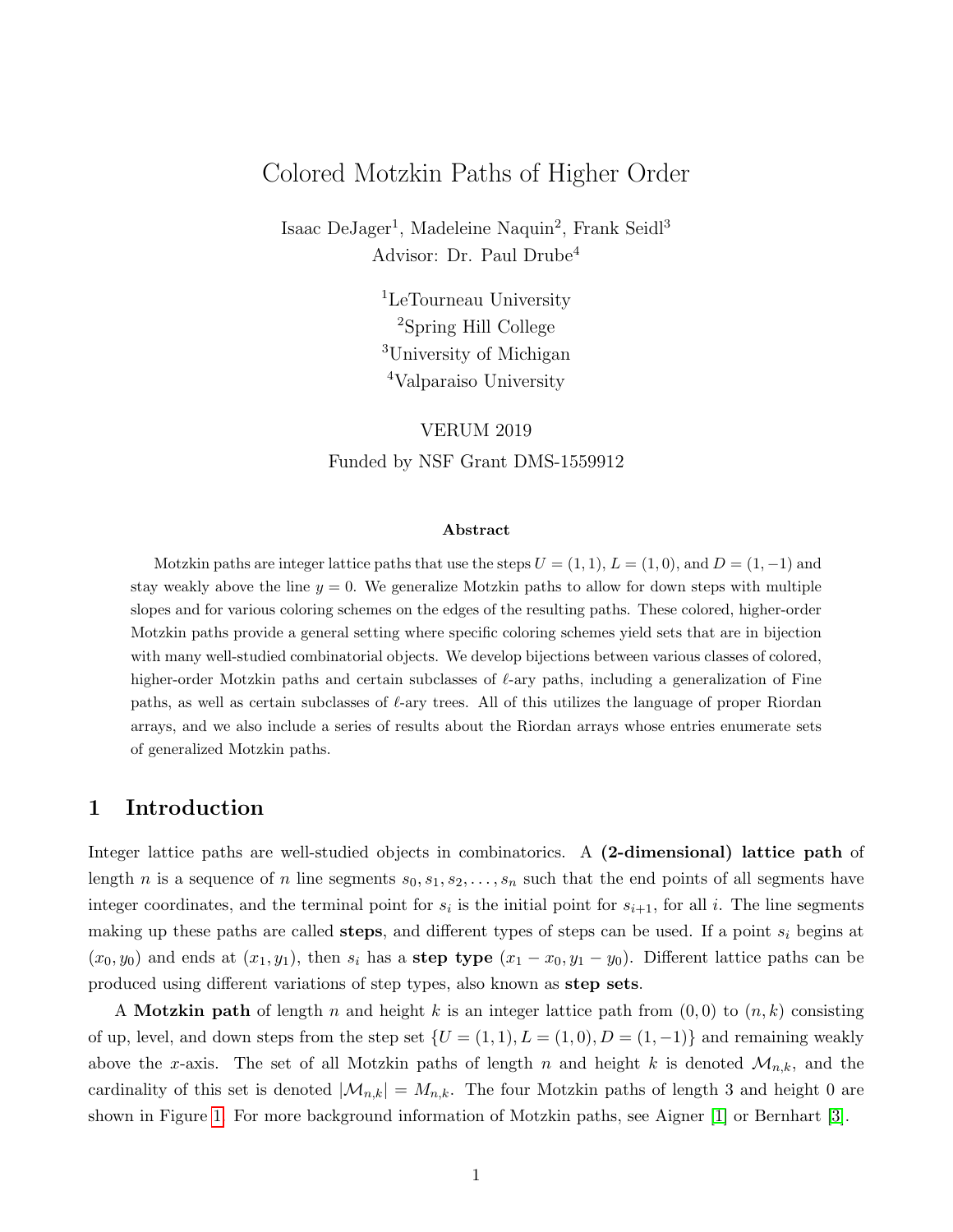

Figure 1: All paths in  $\mathcal{M}_{3,0}$ . Note  $M_{3,0} = 4$ 

<span id="page-1-0"></span>Motzkin paths are relatively simple combinatorial objects, so we work with more complicated generalizations. For  $x, y \geq 0$ , an  $(x, y)$ -colored Motzkin path of length n and height k is an element of  $\mathcal{M}_{n,k}$  where each L step of height 0 has one of x colors and each level step of nonzero height has one of y colors. The set of all  $(x, y)$ -colored Motzkin paths of length n and height k is denoted  $\mathcal{M}_{n,k}(x, y)$ , and the cardinality of this set is denoted  $|\mathcal{M}_{n,k}(x,y)| = M_{n,k}(x,y)$ . Figure [2](#page-1-1) shows the five (1, 2)-colored paths of length 3 and height 0. Although the length and height of the paths is the same as in Figure [1,](#page-1-0) the number of paths is greater because more types of level steps are allowed.

<span id="page-1-1"></span>

Figure 2: All paths in  $\mathcal{M}_{3,0}(1,2)$ . We indicate the color of a step with a number.

Notice that when  $(x, y) = (1, 1)$ , there is one type of L step both on and off the x-axis. So,  $\mathcal{M}_{n,k}(1,1)$  $\mathcal{M}_{n,k}$ . Because all three allowable steps move to the right,  $M_{n,k}(x,y) = 0$  if  $n < 0$ . Also  $M_{n,k}(x,y) = 0$ when  $k < 0$ , since Motzkin paths must remain weakly above  $y = 0$ . Finally,  $M_{n,k}(x, y) = 0$  when  $k > n$ , since no step ascends farther than it moves to the right. It follows that  $M_{n,k} \neq 0$  only if  $0 \leq n \leq k$ .

This makes it natural to define the  $(x, y)$ -colored Motzkin triangle  $M(x, y)$ , which is the infinite, lower-triangular array whose  $(n, k)$ -entry (for  $0 \le k \le n$ ) is  $M_{n,k}(x, y)$ , where the top, leftmost entry corresponds to  $(n, k) = (0, 0)$ . The first four nonzero rows of this triangle follow.

$$
x = 1
$$
  

$$
x^{2} + 1 = x + y = 1
$$
  

$$
x^{3} + 2x + y = x^{2} + xy + y^{2} + 2 = x + 2y = 1
$$

1

Most entries of the  $(x, y)$ -colored Motzkin triangle depend on x and y, since these parameters affect the number of allowable steps. However, the main diagonal entries count paths consisting entirely of upsteps and thus are independent of  $x$  and  $y$ .

The following well-known proposition gives a recursion relation that can be used to compute the  $(x, y)$ -colored Motzkin triangle.

<span id="page-1-2"></span>**Proposition 1.1.** For all  $n \geq 1$ ,

$$
M_{n,k}(x,y) = \begin{cases} M_{n-1,k-1}(x,y) + yM_{n-1,k}(x,y) + M_{n-1,k+1}(x,y) & \text{if } k \ge 1, \\ xM_{n-1,0}(x,y) + M_{n-1,1}(x,y) & \text{if } k = 0. \end{cases}
$$

*Proof.* Let  $P \in M_{n,k}(x,y)$ . If P ends in a D step, then deleting the final step of P yields a unique member of  $\mathcal{M}_{n-1,k+1}(x, y)$ . If P ends in U (which can only happen if  $k \ge 1$ ), then deleting the last step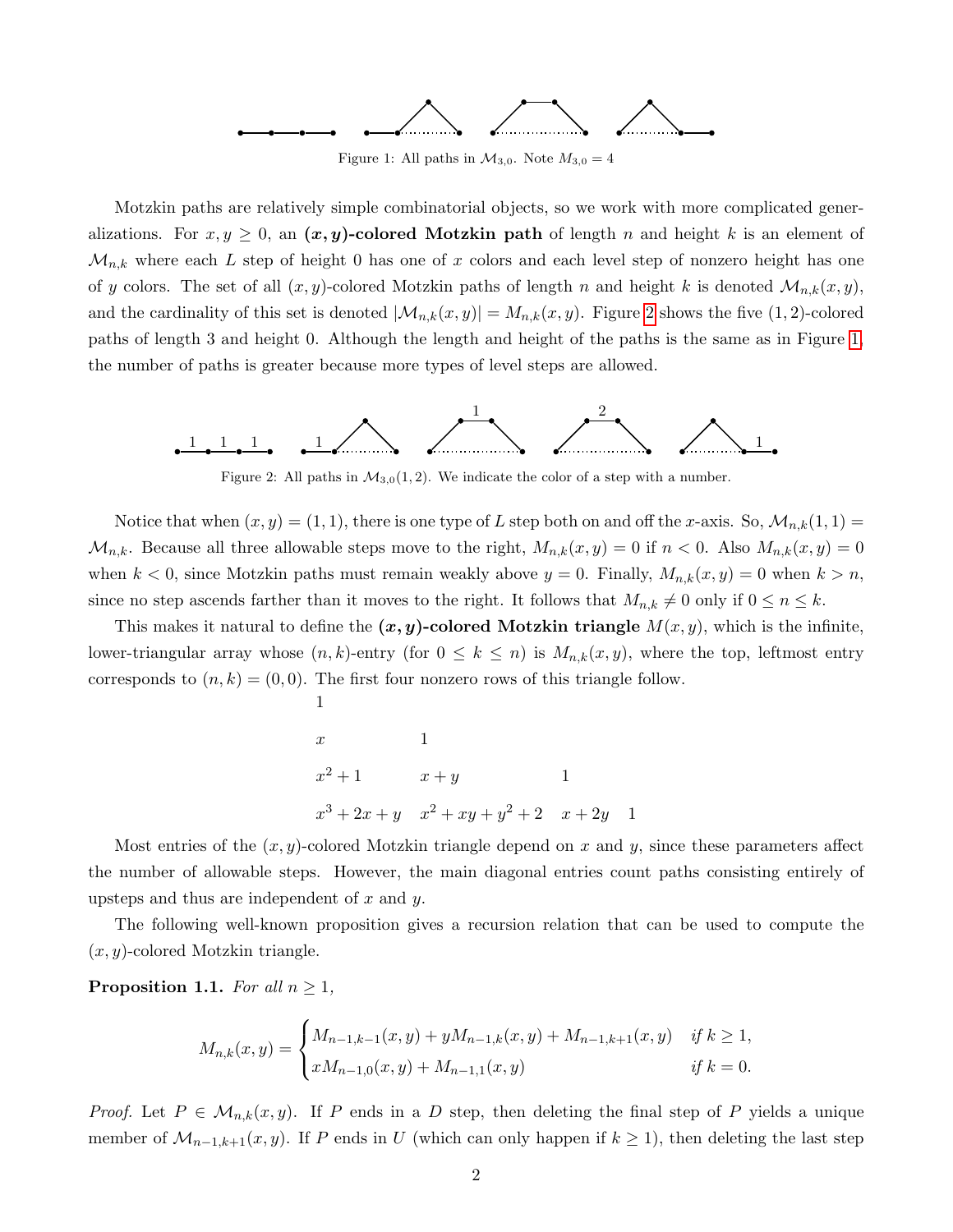yields a unique member of  $\mathcal{M}_{n-1,k-1}(x,y)$ . If P ends in L, then deleting the final step of a path ending in L yields a member of  $\mathcal{M}_{n-1,k}(x, y)$ , but in this case the correspondence is not bijective. Depending on whether or not  $k = 0$ , there are either x or y paths in  $\mathcal{M}_{n,k}(x, y)$  ending in L which are mapped to a given path in  $\mathcal{M}_{n-1,k}(x, y)$ . Therefore, when  $k \geq 1$ ,  $\mathcal{M}_{n,k}(x, y)$  includes  $M_{n-1,k-1}(x, y)$  paths ending in U,  $M_{n-1,k+1}(x, y)$  paths ending in D, and  $yM_{n-1,k}(x, y)$  paths ending in L. Meanwhile,  $\mathcal{M}_{n,0}(x, y)$ includes  $M_{n,-1}(x,y) = 0$  paths ending in U,  $M_{n,1}(x,y)$  paths ending in D, and  $xM_{n,0}(x,y)$  paths ending in  $L$ .

We are especially interested in Motzkin paths that end on the  $x$ -axis, which correspond to the leftmost columns of our  $(x, y)$ -Motzkin triangles. The recursive relations of Proposition 1.1 may be used to compute the sequences formed by the first columns of the  $(x, y)$ -colored Motzkin triangle, for various values of x and y. Observe that many of our sequences correspond to the "Catalan-like" numbers studied by Aigner [\[2\]](#page-18-2). Our results are displayed in Table [1.](#page-2-0)

<span id="page-2-0"></span>

|       | $y=0$<br>$y=1$ |                 | $y=2$               | $y=3$    | $y=4$   |
|-------|----------------|-----------------|---------------------|----------|---------|
| $x=0$ | A126120        | Riordan $\#$ 's | Fine $\#$ 's        | A1177641 | A185132 |
| $x=1$ | A001405        | Motzkin $\#$ 's | $C_n$               | A033321  |         |
| $x=2$ | A054341        | A005773         | $C_{n+1}$           | A007317  | A033543 |
| $x=3$ | A126931        | A059738         | $\binom{2n+1}{n+1}$ | A002212  | A064613 |
| $x=4$ |                |                 | A049027             | A026378  | A005572 |

Table 1: Sequences corresponding to the first column of the  $(x, y)$ -colored Motzkin triangle for various values of x and y, where numbered entries correspond to OEIS [\[14\]](#page-18-3) entries and a hyphen denotes the absence of an entry on OEIS. Here  $C_n$  is the nth Catalan number.

### 1.1 Higher-Order Motzkin Paths

Our primary results concern a further generalization of colored Motzkin paths. An order- $m$  Motzkin **path** of length n and height k is an integer lattice path from  $(0, 0)$  to  $(n, k)$  that uses the step set  ${U = (1, 1), L = D_0 = (1, 0), D_1 = (1, -1), \ldots, D_m = (1, -m)}$  and stays weakly above the x-axis. The set of all order-m Motzkin paths of length n and height k is denoted  $\mathcal{M}_{n,k}^m$ , and the cardinality of this set is denoted  $|\mathcal{M}_{n,k}^m| = M_{n,k}^m$ . Notice that when  $m = 1$ , the step set becomes  $\{(1, 1), (1, 0), (1, -1)\}$ , meaning  $\mathcal{M}_{n,k}^1 = \mathcal{M}_{n,k}.$ 

We also allow colorings of higher-order Motzkin paths. For  $\vec{x} = (x_0, x_1, ..., x_{m-1})$  and  $\vec{y} = (y_0, y_1, ..., y_{m-1}),$ an  $(\vec{x}, \vec{y})$ -colored, order- $m$  Motzkin path is an element of  $\mathcal{M}^m_{n,k}$  where  $D_i$  steps that end on the  $x$ -axis have one of  $x_i$  colors, and  $D_i$  steps that end above the x-axis have one of  $y_i$  colors for all  $0 \le i \le m$ . Hence, the only steps which are not colorable are U steps and maximal down steps  $D_m$ . Figure [3](#page-3-0) shows the twelve order-2 paths of length 3, height 0, and coloring  $\vec{x} = (1, 2), \vec{y} = (3, 3).$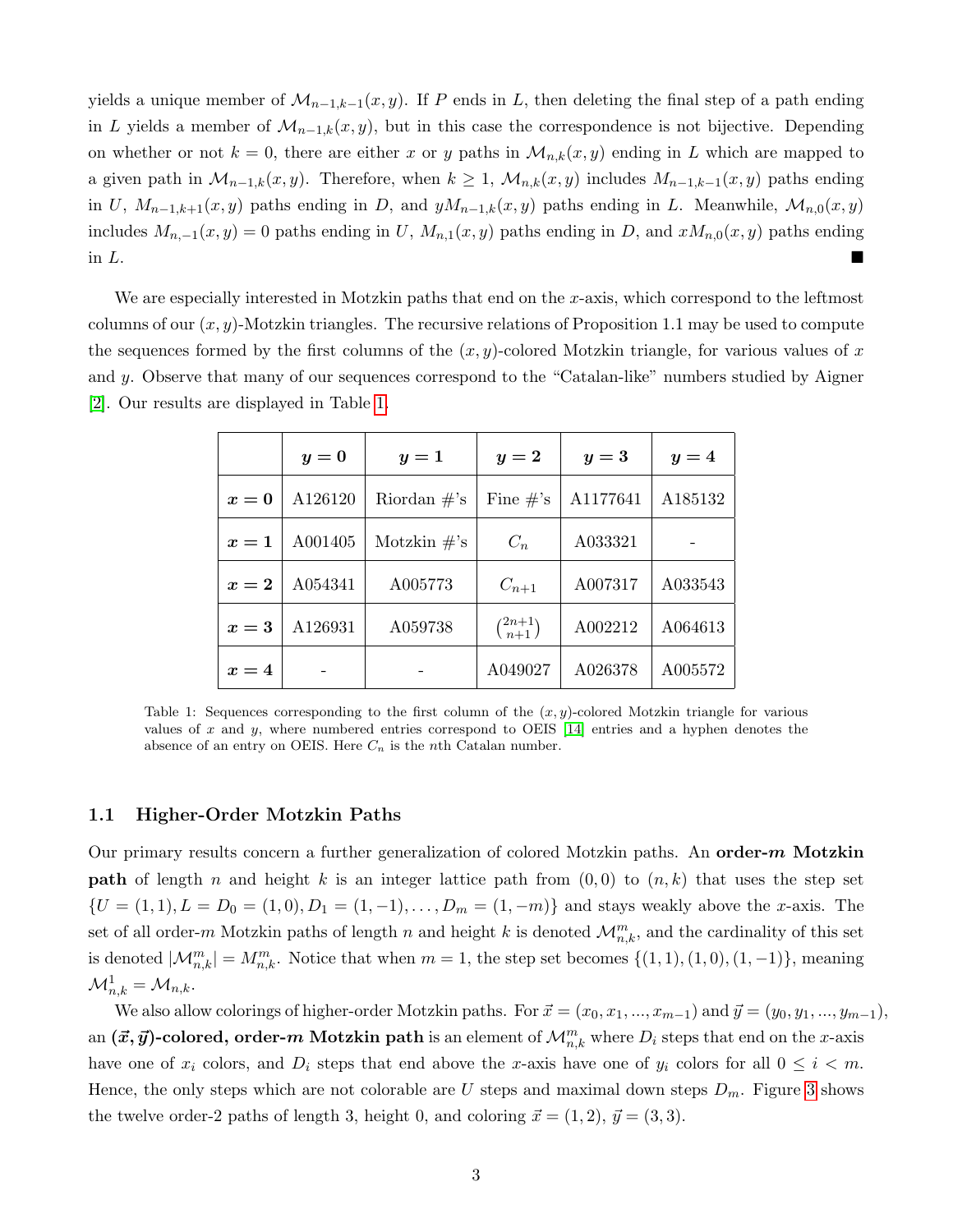<span id="page-3-0"></span>

Figure 3: All paths in  $\mathcal{M}_{3,0}^2(\vec{x}, \vec{y})$  with  $\vec{x} = (1, 2), \vec{y} = (3, 3)$ .

Observe that our higher-order Motzkin numbers are distinct from the "higher-rank" Motzkin numbers studied by Mansour, Schork and Sun [\[8\]](#page-18-4), or Sapounakis and Tsikouras [\[11\]](#page-18-5). In particular, we don't allow for multiple types of up steps as in Mansour, Schork and Sun.

As with order-1 Motzkin paths,  $M_{n,k}^m(\vec{x}, \vec{y}) = 0$  unless  $0 \le n \le k$ . Thus we can also define triangles for colored, higher-order Motzkin paths. The  $(\vec{x}, \vec{y})$ -colored, order-m Motzkin triangle  $M^m(\vec{x}, \vec{y})$  is the infinite, lower-triangular array whose  $(n, k)$  entry is  $M_{n,k}^m(\vec{x}, \vec{y})$ . The entries of this triangle can be calculated recursively, via a method that directly generalizes from Proposition 1.1.

<span id="page-3-1"></span>**Proposition 1.2.** For all  $n \geq 1$ ,

$$
M_{n,k}^m(\vec{x}, \vec{y}) = \begin{cases} M_{n-1,k-1}^m(\vec{x}, \vec{y}) + y_0 M_{n-1,k}^m(\vec{x}, \vec{y}) + \ldots + y_{m-1} M_{n-1,k+m-1}^m(\vec{x}, \vec{y}) + M_{n-1,k+m}^m(\vec{x}, \vec{y}) & k \ge 1, \\ x_0 M_{n-1,0}^m(\vec{x}, \vec{y}) + x_1 M_{n-1,1}^m(\vec{x}, \vec{y}) + \ldots + x_{m-1} M_{n-1,m-1}^m(\vec{x}, \vec{y}) + M_{n-1,m}^m(\vec{x}, \vec{y}) & k = 0. \end{cases}
$$

*Proof.* This proof proceeds similarly to that of Proposition [1.1.](#page-1-2) Let  $P \in \mathcal{M}_{n,k}^m(x, y)$ . If P ends in  $D_m$ , then deleting the final step of P yields a unique member of  $\mathcal{M}_{n-1,k+m}^m(x, y)$ . If P ends in U (which again can only occur if  $k \geq 1$ , the deleting the final step yields a unique member of  $\mathcal{M}_{n-1,k-1}^m(x,y)$ . If P ends in  $D_i$  for any  $0 \le i < m$ , then deleting the final step yields a member of  $\mathcal{M}_{n-1,k+i}^m(x, y)$ , but again, this is not a bijective procedure. Depending on whether or not  $k = 0$ , there are either  $x_i$  or  $y_i$  paths in  $\mathcal{M}_{n,k}^m(x,y)$  ending in  $D_i$  which are mapped to a given path in  $\mathcal{M}_{n-1,k+i}^m(x,y)$ . When  $k \geq 1$ ,  $\mathcal{M}_{n,k}^m(x,y)$ consists of  $M_{n-1,k-1}^m(x,y)$  paths ending in U,  $M_{n-1,k+m}^m(x,y)$  paths ending in  $D_m$ , and  $y_iM_{n-1,k+i}^m(x,y)$ paths ending in  $D_i$  for  $0 \le i < m$ . Meanwhile  $\mathcal{M}_{n,0}(x,y)$  consists of  $M_{n,-1}^m(x,y) = 0$  paths ending in U,  $M_{n,m}^m(x, y)$  paths ending in  $D_m$ , and  $x_i M_{n,0}^m(x, y)$  paths ending in  $D_i$  for  $0 \le i < m$ .

Proposition 1.2 can be used to quickly generate elements of the  $M^m(\vec{x}, \vec{y})$  Motzkin triangle. We utilized the recursive relations of Proposition [1.2](#page-3-1) to compute the sequences formed by the first columns of the  $(\vec{x}, \vec{y})$ -colored, order-m Motzkin triangle for various values of  $\vec{x}$  and  $\vec{y}$ . Our results are displayed in Tables [3](#page-19-0) through [6,](#page-20-0) located in Appendix A.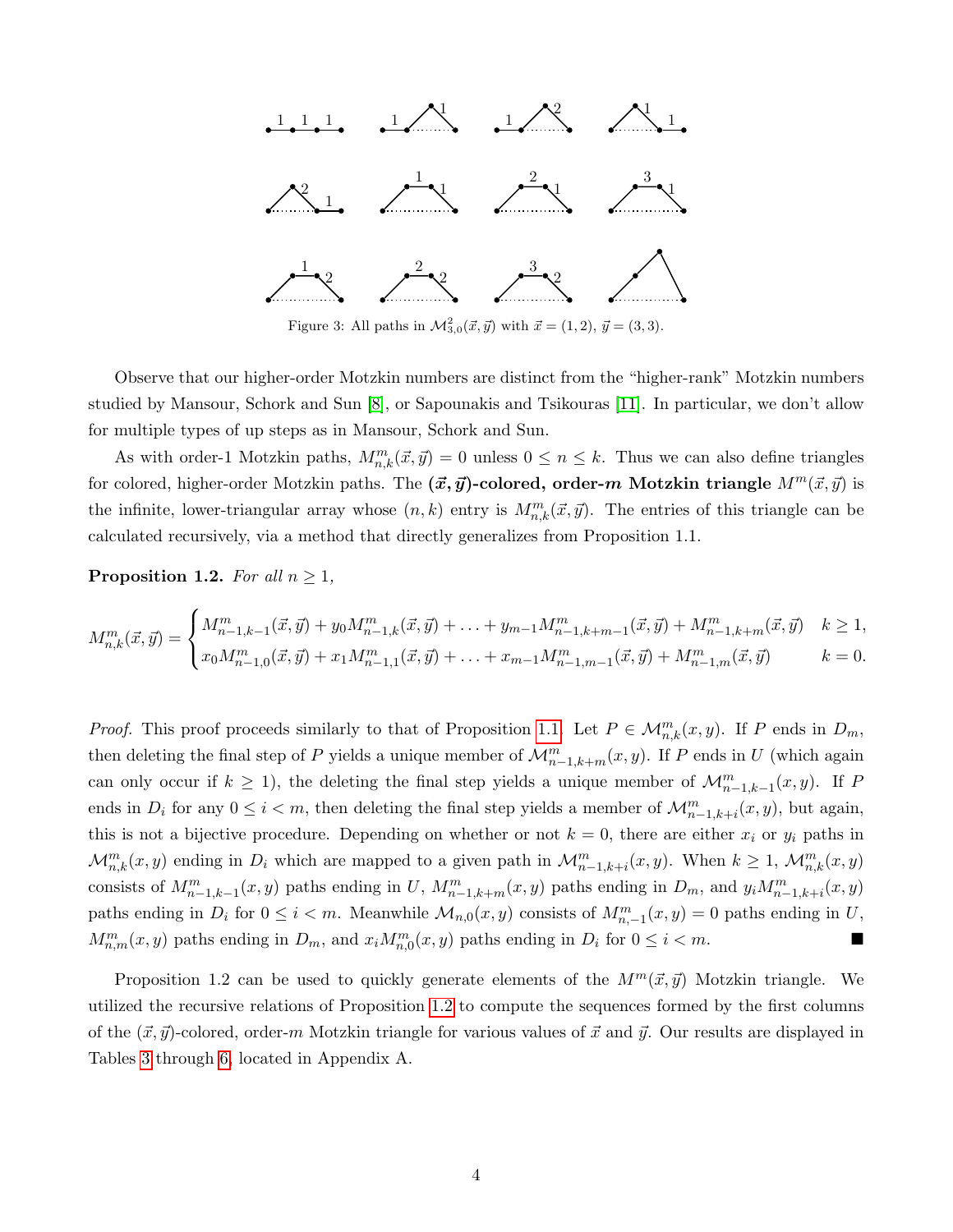### 1.2 Proper Riordan Arrays

Many of our results require the language of proper Riordan arrays to describe the recursive relations within infinite, lower triangular arrays such as  $M^m(\vec{x}, \vec{y})$ . A proper Riordan array is an infinite, lower triangular array defined by a pair of formal power series,  $(d(t), h(t))$ , where  $d(0) \neq 0$ ,  $h(0) = 0$ , and  $h'(0) \neq 0$  such that the  $(n, k)$ -entry is  $d_{n,k} = [t^n]d(t)(h(t))^k$ . By convention,  $[t^n]p(t)$  denotes the coefficient of the nth-degree term in the power series  $p(t)$ . See Rogers [\[10\]](#page-18-6) or Merlini, Rogers, Sprugnoli, and Verri [\[9\]](#page-18-7) for background information on Riordan arrays. For specific Riordan arrays of a type similar to what we study, see the Catalan triangle of Shapiro [\[12\]](#page-18-8) or the "Catalan-like" triangles of Aigner [\[2\]](#page-18-2).

For a proper Riordan array  $(d(t), h(t))$ , we define the A-sequence and Z-sequence to be the sequences whose generating functions  $A(t)$  and  $Z(t)$  satisfy

<span id="page-4-1"></span>
$$
h(t) = tA(h(t))
$$
\n<sup>(1)</sup>

<span id="page-4-2"></span>
$$
d(t) = \frac{d(0)}{1 - tZ(h(t))}.
$$
 (2)

The A-sequence of a proper Riordan array is determined solely by the power series  $h(t)$ , and vice versa. The following well-known result relates proper Riordan arrays to the recursion relations in Propositions [1.1](#page-1-2) and [1.2.](#page-3-1)

**Proposition 1.3.** A proper Riordan array whose  $(n, k)$ -entry is  $d_{n,k}$  has A- and Z-sequences  $A(t) = a_0 + a_1t + a_2t^2 + \ldots$  and  $Z(t) = z_0 + z_1t + z_2t^2 + \ldots$  if and only if the values  $d_{n,k}$  follow the recursion relation

$$
d_{n,k} = \begin{cases} a_0 d_{n-1,k-1} + a_1 d_{n-1,k} + a_2 d_{n-1,k+1} + \dots & k \ge 1 \\ z_0 d_{n-1,0} + z_1 d_{n-1,1} + z_2 d_{n-1,2} + \dots & k = 0. \end{cases}
$$

The following corollary is a quick consequence of Propositions 1.2 and 1.3.

<span id="page-4-0"></span>Corollary 1.4. Let  $m \in \mathbb{N}$ , and let  $\vec{x} = \langle x_0, x_1, x_2, \ldots, x_{m-1} \rangle$  and  $\vec{y} = \langle y_0, y_1, y_2, \ldots, y_{m-1} \rangle$  be vectors with nonnegative integer components. Then  $M^m(\vec{x}, \vec{y})$  is a Riordan array with A- and Z-sequences

$$
A(t) = 1 + y_0 t + y_1 t^2 + \dots + y_{m-1} t^m + t^{m+1},
$$
  
\n
$$
Z(t) = x_0 + x_1 t + x_2 t^2 + \dots + x_{m-1} t^{m-1} + t^m.
$$

It's important to note that if two proper Riordan arrays have identical A- and Z-sequences and the same  $(0, 0)$ -entry, then they generate identical triangles. So, if two different sets of lattice paths correspond to infinite, lower triangular arrays which share an  $A$ - and  $Z$ -sequence and have the same  $(0, 0)$ -entry, then the cardinality of the two sets of  $(n, k)$ -paths is the same for any  $(n, k)$ .

### 1.3 Outline of Paper

The remaining sections of this paper proceed as follows. Section 2 contains some basic results about colored, higher-order Motzkin paths. Included is a theorem regarding the binomial transformation of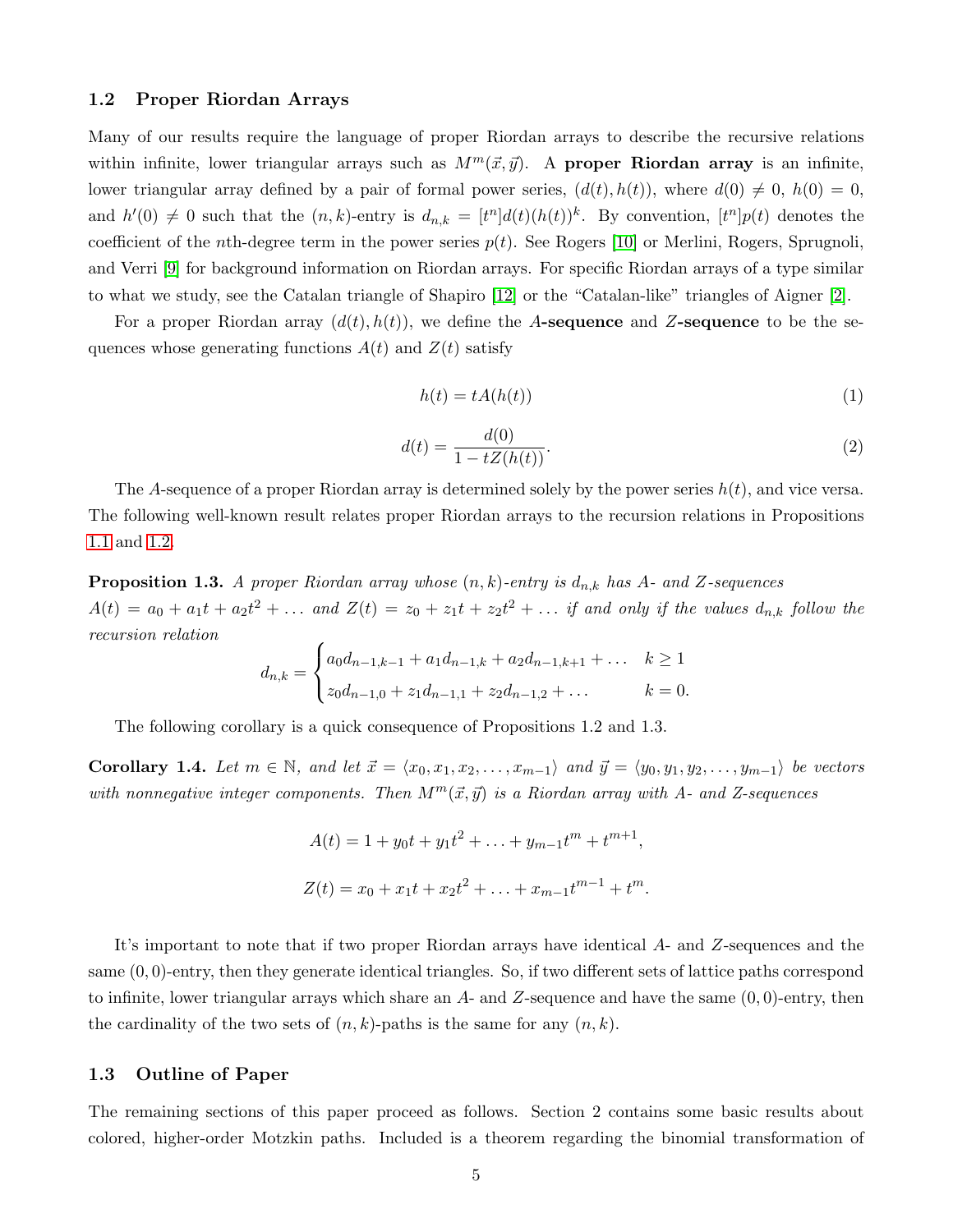sequences counted by colored, higher-order Motzkin paths. In Section 3, we prove that the number of generalized  $\ell$ -ary paths create a Riordan array similar to Motzkin paths. From this, we show bijective correspondences between certain sets of colored, higher-order Motzkin paths and sets of generalized  $\ell$ -ary paths. In Section 4, we prove that similar correspondences exist between generalized Motzkin paths and a generalization of Fine paths. Section 5 discusses a new group of  $\ell$ -ary paths such that peaks can only exist at certain heights. And finally, in section 6, we prove a bijection between Motzkin paths and trees, a commonly studied combinatorial object.

## 2 Generalized Motzkin Number Identities

Before proceeding to our main results about specific coloring schemes, we prove several identities which hold for more generic colorings of higher-order Motzkin paths. Our first result in this category concerns the row-sums of the  $(\vec{x}, \vec{x})$ -colored, order-m Motzkin triangle.

**Theorem 2.1.** Let  $n, k \geq 0, m \geq 1, and \ \vec{x} = \langle x_0, x_1, \ldots, x_m \rangle$  have nonnegative integer components. Then the sum of the entries in the n<sup>th</sup> row of the  $(\vec{x}, \vec{x})$ -colored, order-m Motzkin triangle is  $M_{n,0}^m(\langle x_0 +$  $1, x_1, \ldots, x_m \rangle, \vec{x}$ . That is,

$$
\sum_{k=0}^{n} M_{n,k}^{m}(\vec{x}, \vec{x}) = M_{n,0}^{m}(\langle x_0 + 1, x_1, \dots, x_m \rangle, \vec{x}).
$$
\n(3)

*Proof.* We construct a bijection between the set S of  $(\vec{x}, \vec{x})$ -colored, order-m Motzkin paths of length n (and unspecified height), which has cardinality  $\sum_{n=1}^n$  $_{k=0}$  $M_{n,k}^m(\vec{x}, \vec{x})$ , and  $\mathcal{M}_{n,0}^m(\langle x_0+1, x_1,\ldots,x_m\rangle, \vec{x})$ . Paths in  $\mathcal{M}_{n,0}^m(\langle x_0+1,x_1,\ldots,x_m\rangle,\vec{x})$  have one additional color available for level steps on the x-axis. Let  $P \in S$ have height k. Then P contains exactly k up steps which are "visible" from the right, meaning that horizontal rays extending from any of these up steps in the positive x-direction do not intersect another step of the path. See Figure 4 for an example. Replacing these visible up steps with level steps of the new color yields a unique  $P' \in \mathcal{M}_{n,0}^m(\langle x_0+1, x_1, \ldots, x_m \rangle, \vec{x}).$ 

Note that this process is invertible. Given  $P' \in \mathcal{M}_{n,0}^m(\langle x_0+1, x_1,\ldots,x_m\rangle,\vec{x})$  with k level steps steps of the final color on the x-axis, replacing all such level steps with U steps yields a unique  $P \in \mathcal{M}_{n,k}^m(\vec{x}, \vec{x})$ .



Figure 4: An example of the bijection in the proof of Theorem 2.1. A member of  $\mathcal{M}_{10,2}^2(\langle 1,2\rangle,\langle 1,2\rangle)$ corresponds to a member of  $\mathcal{M}_{10,0}^2(\langle 2,2\rangle,\langle 1,2\rangle)$  which has 2 2-colored L steps on the x-axis.

Our next result concerns the binomial transforms of the sequences formed by the columns of colored, higher-order Motzkin triangles. Recall that the **binomial transform** of a sequence  $\{a_0, a_1, a_2, \ldots\}$  is the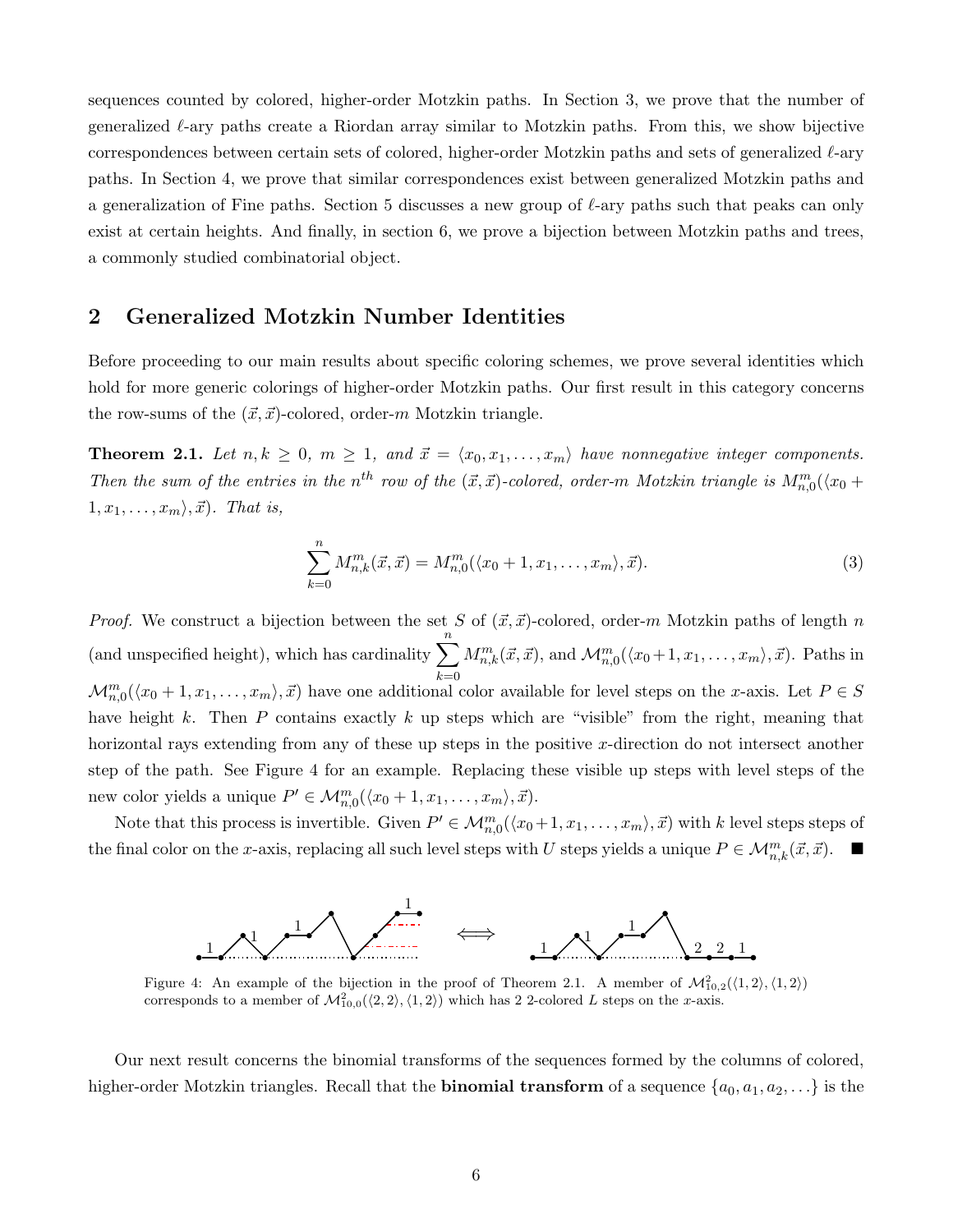unique sequence  $\{b_0, b_1, b_2, \ldots\}$  which satisfies

$$
b_n = \sum_{i=0}^n \binom{n}{i} a_i.
$$

The order-1 case of the following result is well-known. We generalize the argument to account for paths of any order  $m \geq 1$ .

**Theorem 2.2.** Let  $m \geq 1$  and  $k \geq 0$ , and let  $\vec{x} = \langle x_0, x_1, x_2, \ldots, x_m \rangle$  and  $\vec{y} = \langle y_0, y_1, y_2, \ldots, y_m \rangle$  be vectors with nonnegative integer components. The binomial transform of the  $k^{th}$  column of  $M_{n,k}^m(\vec{x},\vec{y})$  is the k<sup>th</sup> column of  $M_{n,k}^m(\langle x_0+1,x_1,\ldots x_{m-1}\rangle,\langle y_0+1,y_1,\ldots y_{m-1}\rangle)$ . That is,

$$
\sum_{\alpha=0}^{n} {n \choose \alpha} M_{i,k}^{m}(\vec{x}, \vec{y}) = M_{n,k}^{m}(\langle x_0+1, x_1, \dots, x_{m-1} \rangle, \langle y_0+1, y_1, \dots, y_{m-1} \rangle).
$$
 (4)

*Proof.* Partition  $\mathcal{M}_{n,k}^m(\langle x_0+1,x_1,\ldots,x_{m-1}\rangle,\langle y_0+1,y_1,\ldots,y_{m-1}\rangle)$  into subsets  $S_1, S_2, \ldots, S_{n-k}$  such that  $P \in M_{n,k}^m(\langle x_0+1,x_1,\ldots,x_{m-1}\rangle,\langle y_0+1,y_1,\ldots,y_{m-1}\rangle)$  is in  $S_\alpha$  if and only if P has exactly  $\alpha$ D<sub>0</sub> steps of the final color. For each  $0 \leq \alpha \leq n-k$ , we define the map  $\phi_{\alpha}: S_{\alpha} \to \mathcal{M}_{n-\alpha,k}^m(\vec{x}, \vec{y})$ which simply deletes these  $D_0$  steps. Clearly  $\phi_\alpha$  is surjective, but not injective. There are exactly  $\binom{n}{\alpha}$  $\binom{n}{\alpha}$ paths in  $S_{\alpha}$  which  $\phi_{\alpha}$  maps to any particular  $Q \in \mathcal{M}_{n-\alpha,k}^m(\vec{x}, \vec{y})$ . See Figure [5](#page-6-0) for an example. It follows that  $M_{n,k}^m(\langle x_0 + 1, x_1, \ldots, x_{m-1} \rangle, \langle y_0 + 1, y_1, \ldots, y_{m-1} \rangle) =$  $\sum^{n-k}$  $\alpha = 0$  $|S_{\alpha}|$  =  $\sum^{n-k}$  $\alpha = 0$  $\sqrt{n}$ α  $\bigg) M_{n-\alpha,k}^m(\vec{x},\vec{y}) =$  $\sum_{n=1}^{\infty}$  $\alpha = 0$  $\sqrt{n}$ α  $\bigg) M_{\alpha}^m$  $\mathcal{L}_{\alpha,k}^m(\vec{x},\vec{y}).$ 

<span id="page-6-0"></span>

Figure 5: An example of the map from the proof of Theorem 2.2. A member of  $\mathcal{M}_{2,1}(1,1)$  is shown on the left; the  $\binom{4}{2} = 6$  paths from  $\mathcal{M}_{4,1}(2,2)$  which are sent to it under  $\phi_2$  are shown on the right.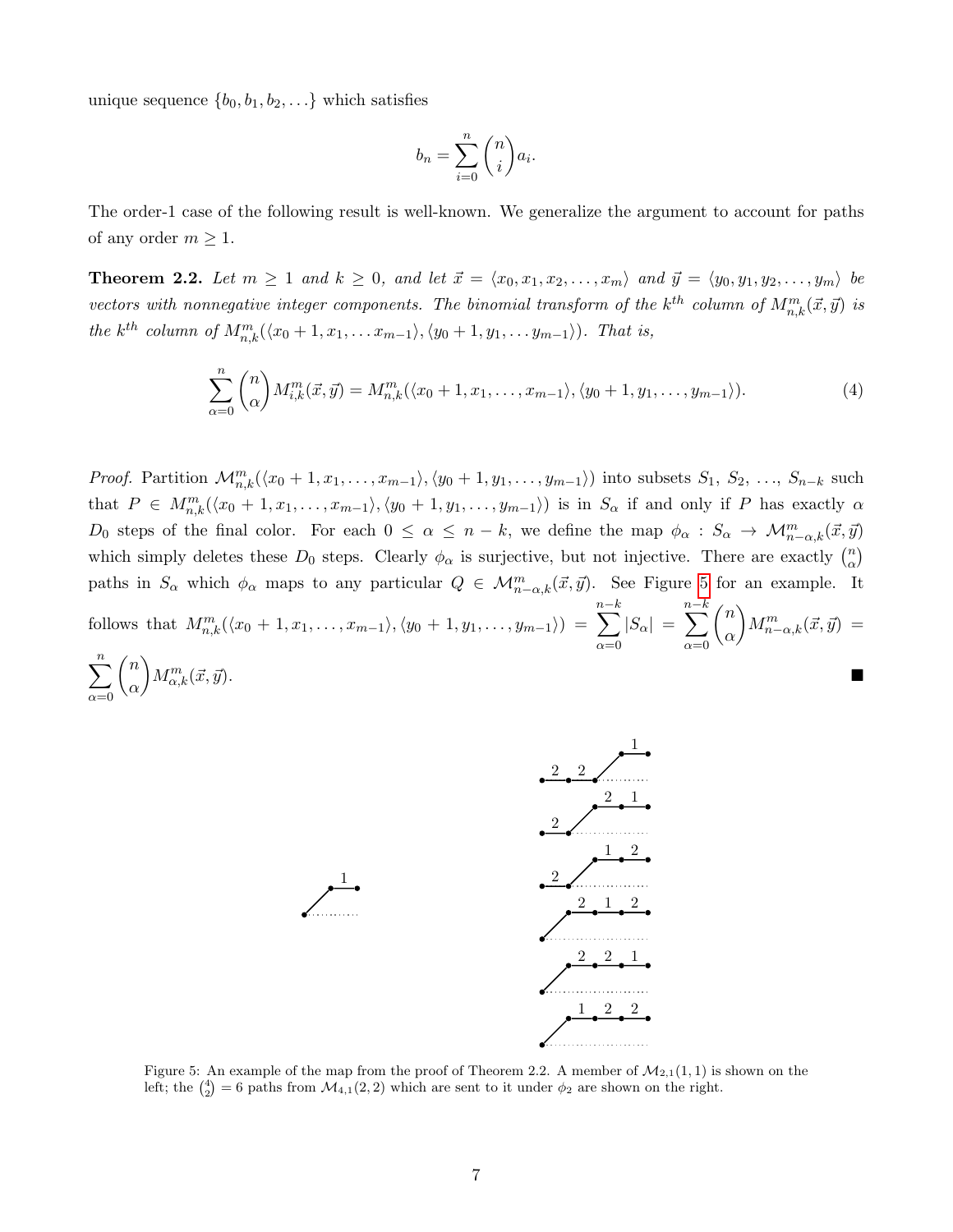Unlike the previous two theorems, the theorem below does not appear to generalize from order-1 Motzkin paths to higher-order paths. However, we include it here as the identity does not seem to be noted anywhere else in the literature.

**Theorem 2.3.** For any integer  $x, n \ge 0$ ,  $M_{n,0}(x, x) = M_{n,0}(0, x) + xM_{n+1,0}(0, x)$ .

*Proof.* Since  $\mathcal{M}_{n,0}(0,x) \subseteq \mathcal{M}_{n,0}(x,x)$ , it suffices to show that  $S = \mathcal{M}_{n,0}(x,x) - \mathcal{M}_{n,0}(0,x)$  has cardinality  $xM_{n+1,0}(0, x)$ . Every path in S has at least one L step on the x-axis, and is therefore of the form  $P_1LP_2$ , where  $P_1$  is a generic subpath and  $P_2$  is a subpath with no L steps on the x-axis.

Every path in  $\mathcal{M}_{n+1,0}(0,x)$  is of the form  $UP_1DP_2$ , where  $P_1$  is an  $(x, x)$ -colored Motzkin path and  $P_2$  is a  $(0, x)$ -colored Motzkin path.



This yields a natural correspondence between S and  $\mathcal{M}_{n+1,0}(0,x)$ , which associates  $P_1LP_2$  with  $UP_1DP_2$ .



This correspondence is x-to-1, since the L step in  $P_1LP_2$  can be any of x colors. This means S has cardinality  $xM_{n+1,0}(0, x)$ . Therefore  $M_{n,0}(x, x) = M_{n,0}(0, x) + xM_{n+1,0}(0, x)$ .

## 3  $\ell$ -ary Paths

Our first major result is about another common class of lattice paths called  $\ell$ -ary paths. Because they have a smaller step set and are not colored,  $\ell$ -ary paths are simpler than generalized Motzkin paths. For any  $\ell \geq 2$ , an  $\ell$ -ary path is a lattice path which starts at  $(0,0)$ , uses the step set  $\{U = (1, 1), D_{\ell-1} = (1 - \ell)\}\$ and remains weakly above the  $x$ -axis. 2-ary paths, more commonly known as Dyck paths, are particularly well-studied. See Hilton and Pedersen [\[7\]](#page-18-9) and Heubach, Li and Mansour [\[6\]](#page-18-10) for more information on  $\ell$ ary paths, including bijections between  $\ell$ -ary paths and other combinatorial objects. See Figure [6](#page-8-0) for examples of 2-ary paths and 3-ary paths. Note that an  $\ell$ -ary path is also a  $(0,0)$ -colored, order- $(\ell - 1)$ Motzkin path.

For  $\ell \geq 2$ , a generalized  $\ell$ -ary path is a lattice path starting at  $(0,0)$ , using the step set  $\{U =$  $(1, 1), D_{\ell-1} = (1 - \ell)$ , and remaining weakly above the line  $y = -a$  for some  $a \ge 0$ . Note that a normal  $\ell$ -ary path is a generalized  $\ell$ -ary path where  $a = 0$ . The following proposition states a known property of  $\ell$ -ary paths which is shared by generalized  $\ell$ -ary paths.

<span id="page-7-0"></span>**Proposition 3.1.** If  $(n, k)$  is a point on a generalized  $\ell$ -ary path, then  $n \equiv k \mod \ell$ .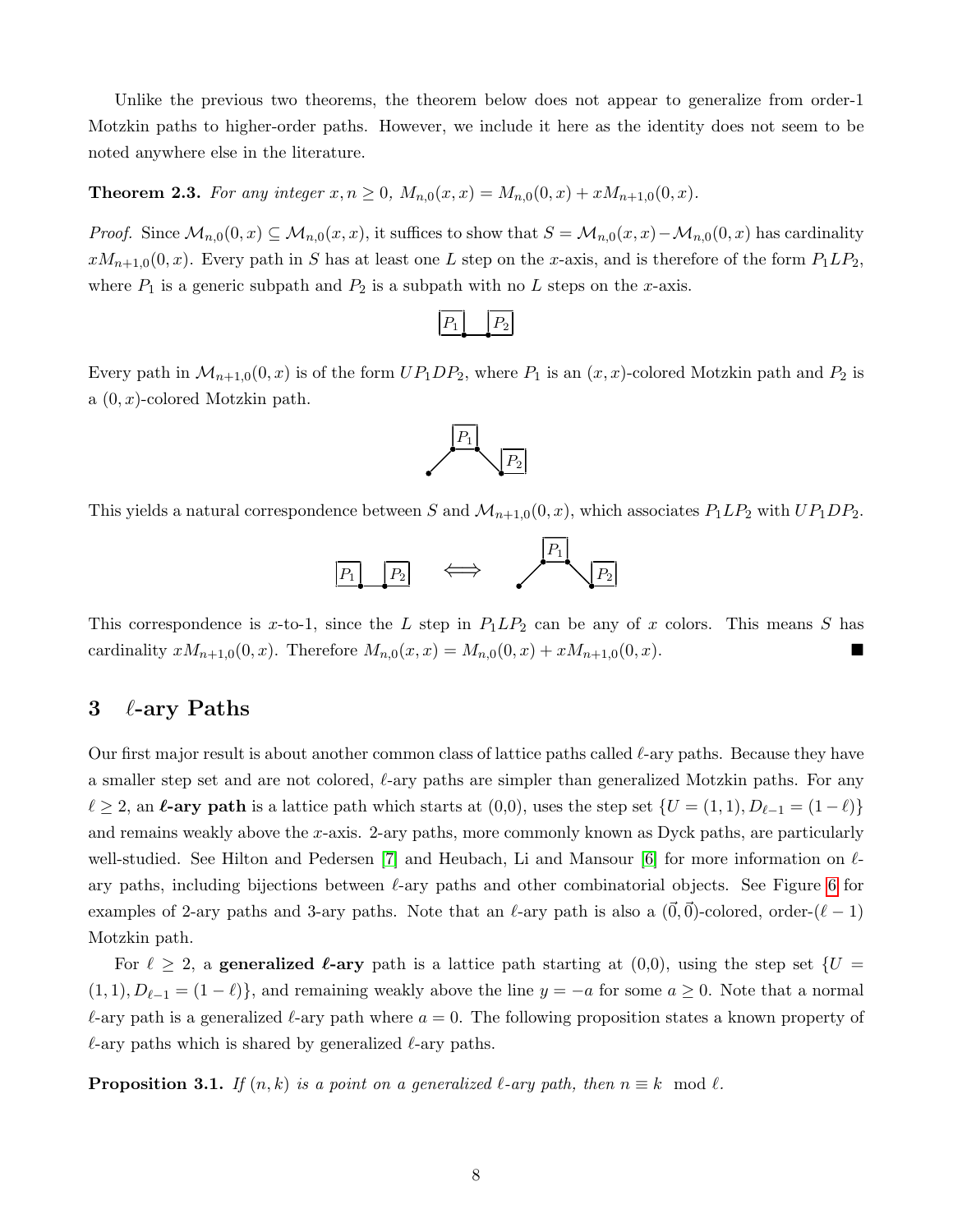<span id="page-8-0"></span>

Figure 6: Top row: the two 2-ary (Dyck) paths of length 4 and height 0. Bottom row: the three 3-ary paths of length 6 and height 0. Note that all of these paths have semilength 2 and semiheight 0.

*Proof.* Let u be the number of up steps  $(1,1)$  before the point  $(n, k)$ , and let d be the number of down steps  $(1, 1 - \ell)$  before the point  $(n, k)$ . Then  $n = u + d$  and

$$
k = u + d(1 - \ell)
$$

$$
= u + d - d\ell
$$

$$
= n - d\ell.
$$

Since n and k differ by a multiple of  $\ell$ , clearly  $n \equiv k \mod \ell$ .

<span id="page-8-1"></span>As a result of Proposition 3.1, we are interested exclusively in generalized  $\ell$ -ary paths with lengths and heights which are multiples of  $\ell$ . The set of generalized  $\ell$ -ary paths of length  $\ell n$  and height  $\ell k$  remaining weakly above  $y = -a$  is denoted by  $\mathcal{D}_{n,k}^{\ell,a}$ , and the cardinality of this set is denoted  $|D_{n,k}^{\ell,a}| = D_{n,k}^{\ell,a}$ . We say that such paths have semilength  $n$  and semiheight  $k$ . See Figure [7](#page-8-1) for an example.



Figure 7: The 5 paths in  $\mathcal{D}_{2,0}^{3,1}$ . These paths have semilength 2, but length 6.

It is known that for  $\ell \geq 2$  and  $n \geq 0$ ,  $D_{n,0}^{\ell,0}$  $\ell,0}_{n,0}$  is the  $n^{th}$   $\ell$ -Catalan number  $C_n^{\ell} = \frac{1}{(\ell-1)}$  $\frac{1}{(\ell-1)n-1}$  $\binom{\ell n}{n}$  $\binom{\ell n}{n}$ . We henceforth denote the generating function for these numbers by  $C_{\ell}(t) = \sum_{k=1}^{\infty}$  $i=0$  $C_i^{\ell}t^i$ . This function satisfies a fundamental identity which we will rely on for the proofs of Corollaries [3.5](#page-10-0) and [4.4:](#page-14-0)

<span id="page-8-2"></span>
$$
C_{\ell}(t) = 1 + tC_{\ell}(t)^{\ell}.
$$
\n
$$
(5)
$$

Similar to the  $(x, y)$ -colored Motzkin triangle, we define an infinite, lower-triangular array  $D^{\ell,a}$  whose  $(n, k)$ -entry (for  $0 \le k \le n$ ) is  $D_{n,k}^{\ell,a}$ . Note that the  $(n, k)$ -entry of this array is the number of paths with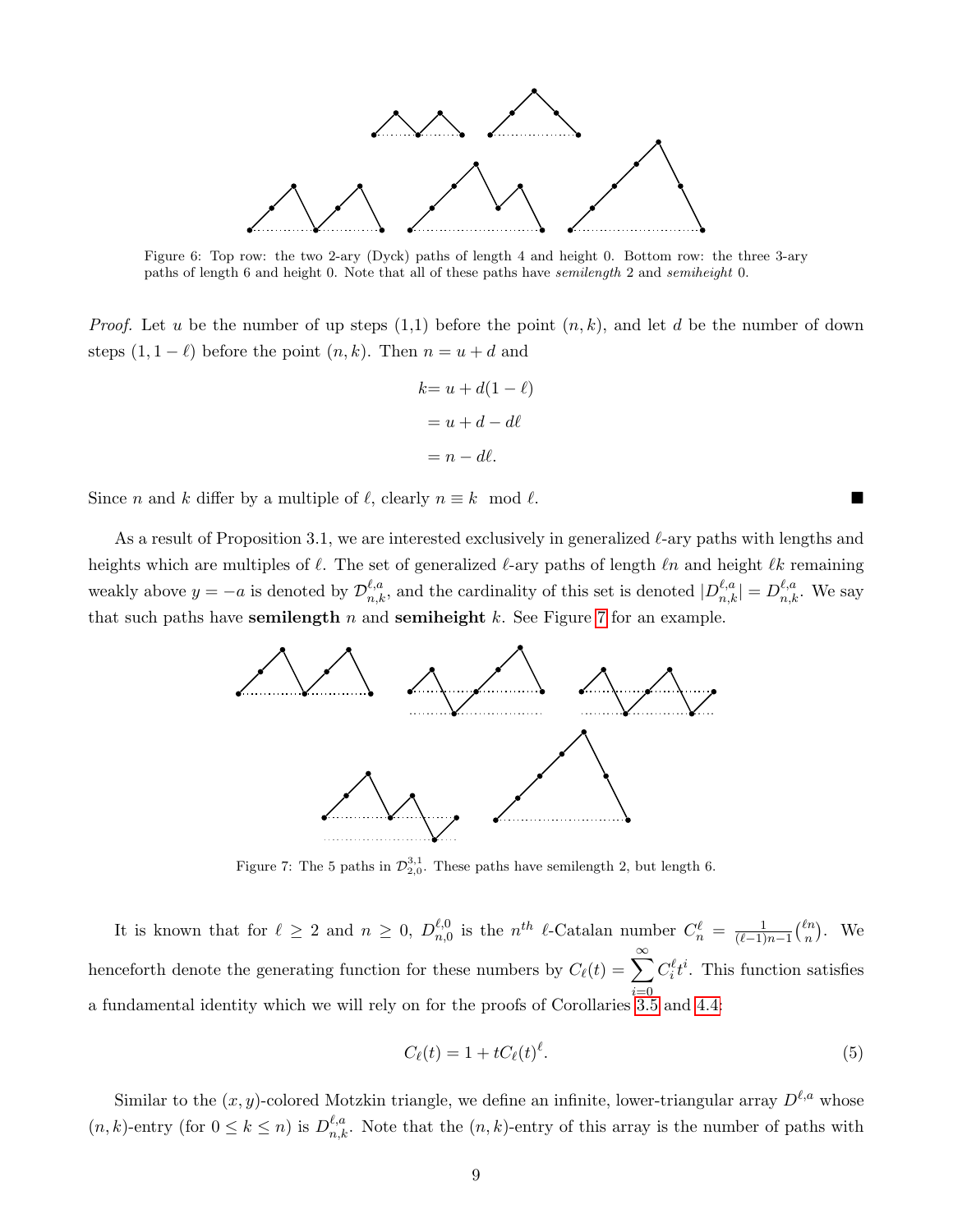semilength n and semiheight  $k$ , not length n and height  $k$ .

In the following theorem, we show that  $D^{\ell,a}$  is a proper Riordan array by finding its A- and Zsequences.

<span id="page-9-0"></span>**Theorem 3.2.** For all integers  $\ell \geq 2$  and  $0 \leq a < \ell$ ,  $D_{n,k}^{\ell,a}$  is a proper Riordan array with A- and Z-sequences

$$
A(t) = (1+t)^{\ell},
$$
  

$$
Z(t) = \frac{(1+t)^{\ell} - (1+t)^{\ell-a-1}}{t}
$$

.

*Proof.* Let n and k be integers with  $n > 0$  and  $0 \le k \le n$ . Any member of  $\mathcal{D}_{n,k}^{\ell,a}$  has the form  $P_1P_2$ , where  $P_1 \in \mathcal{D}_{n-1,j}^{\ell,a}$  with some semiheight  $j \geq 0$  satisfying  $k-1 \leq j \leq k+\ell-1$ , and  $P_2$  is a final subpath of length  $\ell$  which contains exactly  $j - k + 1$  down steps. See Figure [8](#page-10-1) for an example.

We'll first consider the case where  $k \geq 1$ . We know that  $P_1$  can be any of  $D_{n-1,j}^{\ell,a}$  possible paths. Since  $P_2$  ends at positive height, the up steps and down steps in  $P_2$  may appear in any order while remaining weakly above the  $y = -a$ . Therefore  $P_2$  can be any of the  $\binom{\ell}{j-k+1}$  subpaths of length  $\ell$  which contain  $j - k + 1$  down steps. This implies

$$
D_{n,k}^{\ell,a} = \sum_{j=k-1}^{k+\ell-1} \binom{\ell}{j-k+1} D_{n-1,j}^{\ell,a}
$$
  
=  $\binom{\ell}{0} D_{n-1,k-1}^{\ell,a} + \binom{\ell}{1} D_{n-1,k}^{\ell,a} + \ldots + \binom{\ell}{\ell} D_{n-1,k+\ell-1}^{\ell,a}$ ,

giving  $D^{\ell,a}$  the A-sequence  $A(t) = \begin{pmatrix} \ell & \ell \\ 0 & \ell \end{pmatrix}$  $\binom{\ell}{0} + \binom{\ell}{1}$  $\binom{\ell}{1}t + \ldots + \binom{\ell}{\ell}$  $\ell_{\ell}^{\ell}$ )  $t^{\ell} = (1+t)^{\ell}$ .

Next we consider the case where  $k = 0$ . There are still  $D_{n-1,j}^{\ell,a}$  possibilities for  $P_1$ , but now  $P_2$  must have a down step in the last  $a + 1$  steps to remain weakly above  $y = -a$ . This reduces the number of possibilities for  $P_2$  to  $\binom{\ell}{j+1} - \binom{\ell-a-1}{j+1}$ . So, we have

$$
D_{n,0}^{\ell,a} = \sum_{j=0}^{\ell-1} \left( \binom{\ell}{j+1} - \binom{\ell-a-1}{j+1} \right) D_{n-1,j}^{\ell,a}
$$

$$
= \left( \binom{\ell}{1} - \binom{\ell-a-1}{1} \right) D_{n-1,0}^{\ell,a} + \ldots + \left( \binom{\ell}{\ell} - \binom{\ell-a-1}{\ell} \right) D_{n-1,\ell-1}^{\ell,a}.
$$

This gives  $D^{\ell,a}$  the Z-sequence

$$
Z(t) = \left( \binom{\ell}{1} - \binom{\ell - a - 1}{1} \right) + \left( \binom{\ell}{2} - \binom{\ell - a - 1}{2} \right) t + \dots + \left( \binom{\ell}{\ell} - \binom{\ell - a - 1}{\ell} \right) t^{\ell - 1}
$$

$$
= \frac{(1 + t)^{\ell} - (1 + t)^{\ell - a - 1}}{t}.
$$

Ë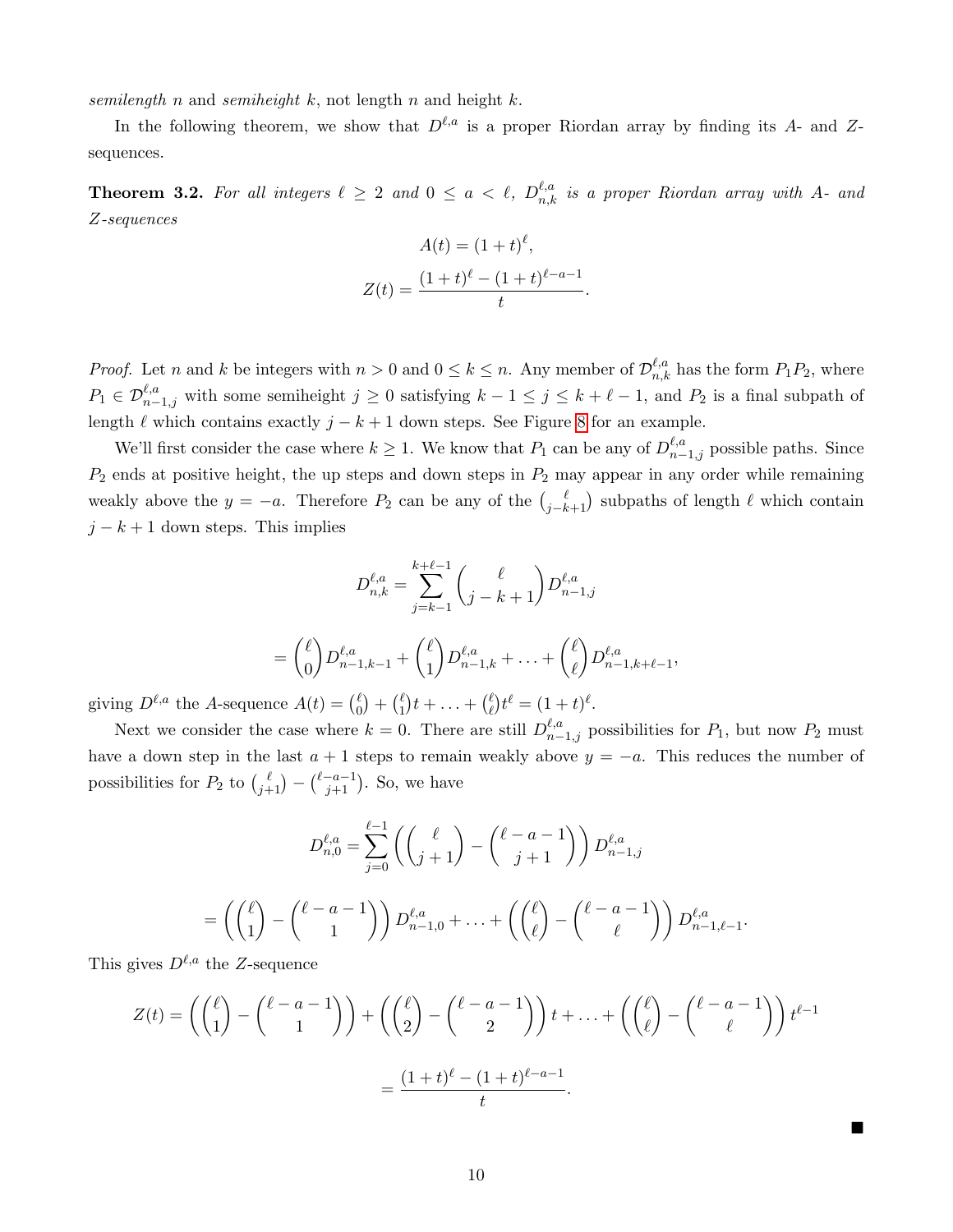<span id="page-10-1"></span>

Figure 8: An example of the decomposition described in the proof of Theorem 3.2. Two paths in  $\mathcal{D}_{4,0}^{3,0}$ are decomposed into two subpaths,  $P_1$  (black) and  $P_2$  (red). On the left,  $P_1$  has a semiheight  $j = 0$ , so  $P_1 \in \mathcal{D}_{3,0}^{3,0}$  and  $P_2$  contains 1 down step. On the right,  $P_1$  has a semiheight  $j = 1$ , so  $P_1 \in \mathcal{D}_{3,1}^{3,0}$  and  $P_2$ contains 2 down steps.

We can use this knowledge of the structure of  $D^{\ell,a}$  to prove a bijective correspondence between generalized  $\ell$ -ary paths and colored, higher-order Motzkin paths.

<span id="page-10-2"></span>Corollary 3.3. Let  $\ell$  and a be integers with  $\ell \geq 2$  and  $a \geq 0$ . Let  $\vec{x} = \langle x_0, x_1, x_2, \ldots, x_{\ell-2} \rangle$  and  $\vec{y} = \langle y_0, y_1, y_2, \dots, y_{\ell-2} \rangle$  where

$$
x_i = \binom{\ell}{i+1} - \binom{\ell - a - 1}{i+1}
$$

$$
y_i = \binom{\ell}{i+1}.
$$

,

Then  $D_{n,k}^{\ell,a} = M_{n,k}^{\ell-1}(\vec{x}, \vec{y})$  for all  $0 \le k \le n$ .

*Proof.* By Theorem [3.2,](#page-9-0)  $D^{\ell,a}$  is a proper Riordan array with A- and Z-sequences  $A(t) = (1 + t)^{\ell}$  and  $Z(t) = \frac{(1+t)^{\ell}-(1+t)^{\ell-a-1}}{t}$  $\frac{(1+t)^{z-a-1}}{t}$ . By Corollary [1.4,](#page-4-0) the proper Riordan array  $M^{\ell-1}(\vec{x}, \vec{y})$  has these same A- and Z-sequences. Also,  $D_{0,0}^{\ell,a} = M_{0,0}^{\ell-1}(\vec{x}, \vec{y}) = 1$ . It follows that  $D^{\ell,a}$  and  $M^{\ell-1}(\vec{x}, \vec{y})$  are identical arrays and therefore that  $D_{n,k}^{\ell,a} = M_{n,k}^{\ell-1}(\vec{x}, \vec{y})$  for all  $0 \leq k \leq n$ .

**Example [3](#page-10-2).4.** The table below shows the consequences of Corollary 3.3 for low values of  $\ell$ . The  $(\ell, a)$ entry is the pair of ordered  $(\ell-1)$ -tuples  $(\vec{x}, \vec{y})$  such that  $D^{\ell,a} = M^{\ell-1}(\vec{x}, \vec{y})$ . Note that  $D^{\ell,a}$  is only identical to a colored, order- $(\ell - 1)$  Motzkin triangle when  $0 \le a < \ell$ . The OEIS [\[14\]](#page-18-3) entries corresponding to the first columns of these triangles are shown in Tables [3,](#page-19-0) [4,](#page-19-1) and [5](#page-20-1) in the appendix.

|            | $a=0$                                                        | $a=1$                                                         | $a=2$                                        | $a=3$                                        |
|------------|--------------------------------------------------------------|---------------------------------------------------------------|----------------------------------------------|----------------------------------------------|
| $\ell=2$   | (1,2)                                                        | (2, 2)                                                        |                                              |                                              |
| $\ell=3$   | $\Big( \, \langle 1,2 \rangle, \langle 3,3 \rangle \Big)$    | $\langle 2,3\rangle, \langle 3,3\rangle$                      | $'\ (3,3\rangle,\langle 3,3\rangle)$         |                                              |
| $\ell = 4$ | $\Big(\,\langle 1,3,3 \rangle, \langle 4,6,4 \rangle\,\Big)$ | $\left( \langle 2,5,4 \rangle, \langle 4,6,4 \rangle \right)$ | $\langle 3,6,4\rangle, \langle 4,6,4\rangle$ | $\langle 4,6,4\rangle, \langle 4,6,4\rangle$ |

Finally, we use the proper Riordan array identities [\(1\)](#page-4-1) and [\(2\)](#page-4-2) to deduce the power series  $d(t)$  and  $h(t)$  which define  $D^{\ell,a}$ . This gives generating functions for the values  $D_{n,k}^{\ell,a}$ .

<span id="page-10-0"></span>**Corollary 3.5.** Let a,  $\ell$ , n, and k be nonnegative integers with  $\ell \geq 2$  and  $a < \ell$ . Then  $D_{n,k}^{\ell,a} =$  $[t^{n}]C_{\ell}(t)^{a+1}(tC_{\ell}(t)^{\ell})^{k}.$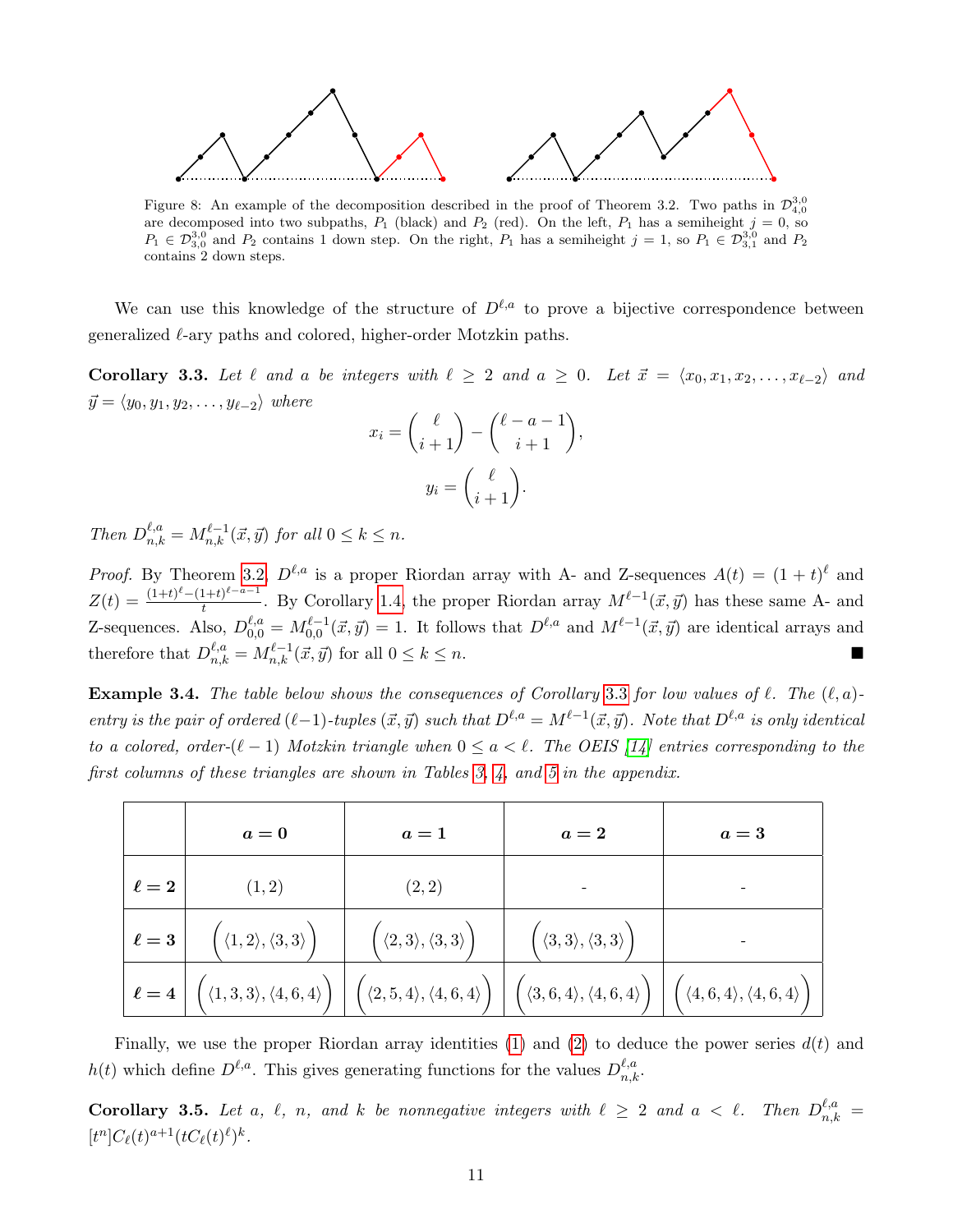*Proof.* By Theorem [3.2,](#page-9-0) we know  $D^{\ell,a}$  is a proper Riordan array with  $A(t) = (1 + t)^{\ell}$  and  $Z(t) =$  $(1+t)^{\ell}-(1+t)^{\ell-a-1}$  $\frac{1+t}{t}$ . Since  $D^{\ell,a}$  is a proper Riordan array, there must exist power series  $d(t)$  and  $h(t)$  such that  $D_{n,k}^{\ell,a} = [t^n]d(t)(h(t))^k$ . These are the unique power series satisfying the identities  $h(t) = tA(h(t))$ and  $d(t) = \frac{d(0)}{1-tZ(h(t))}$ . They are  $d(t) = C_{\ell}(t)^{a+1}$  and  $h(t) = tC_{\ell}(t)^{\ell}$ , since, using Equation [\(5\)](#page-8-2),

$$
tA(h(t)) = t(1 + tC_{\ell}(t)^{\ell})^{\ell} = t(C_{\ell}(t))^{\ell} = h(t),
$$

and also

$$
\frac{d(0)}{1-tZ(h(t))} = \frac{C_{\ell}(t)^{a+1}(0)}{1-t^{a+1}C_{\ell}(t)^{\ell-a-1}} = \frac{1}{1-\frac{C_{\ell}(t)^{\ell}-C_{\ell}(t)^{\ell-a-1}}{C_{\ell}(t)^{\ell}}} \n= \frac{1}{\frac{C_{\ell}(t)^{\ell}-C_{\ell}(t)^{\ell}C_{\ell}(t)^{\ell-a-1}}{C_{\ell}(t)^{\ell}}} = \frac{1}{\frac{C_{\ell}(t)^{\ell}-C_{\ell}(t)^{\ell-a-1}}{C_{\ell}(t)^{\ell-a-1}}} = \frac{C_{\ell}(t)^{\ell}}{C_{\ell}(t)^{\ell-a-1}} = C_{\ell}(t)^{a+1} = d(t).
$$

■

## 4 Generalized Fine Paths

In the previous section, we relied on the recursive structure of the proper Riordan arrays defined by our generalized  $\ell$ -ary paths to find a bijective correspondence to colored, higher-order Motzkin paths. In this section, we will prove a similar result about a generalization of Fine paths rather than  $\ell$ -ary paths. A **Fine** path is a 2-ary (Dyck) path without a subpath of the form  $UD_1$  ending on the x-axis. Sometimes such subpaths are called **hills**. See Figure [9](#page-11-0) for an example. For additional results regarding Fine paths, see Deutsch and Shapiro [\[5\]](#page-18-11).

<span id="page-11-0"></span>

Figure 9: The two paths on the left are Fine paths. The three paths on the right are not Fine paths.

In the literature, Fine paths are strictly defined as 2-ary paths. We extend the principle to the generalized  $\ell$ -ary paths we define in the previous section, which use steeper down steps and also remain weakly above lines other than the x-axis. As shown in Figure [10,](#page-11-1) when  $\ell > 2$ , we can give more or less strict definitions for what subpaths constitute generalized "hills" and are therefore not allowable in generalized Fine paths.



<span id="page-11-1"></span>Figure 10: The left path has no subpath which can reasonably be classified as a generalized "hill." The middle path has a subpath which may or may not be considered a hill, depending on how strictly a hill is defined. The right path contains two hills even under the strictest possible definition of a hill.

The appearance of these different types of hills at higher values of  $\ell$  motivates the following extension of the Fine condition to generalized  $\ell$ -ary paths. For  $1 \leq r < \ell$ , a generalized  $\ell$ -ary path is r-Fine if it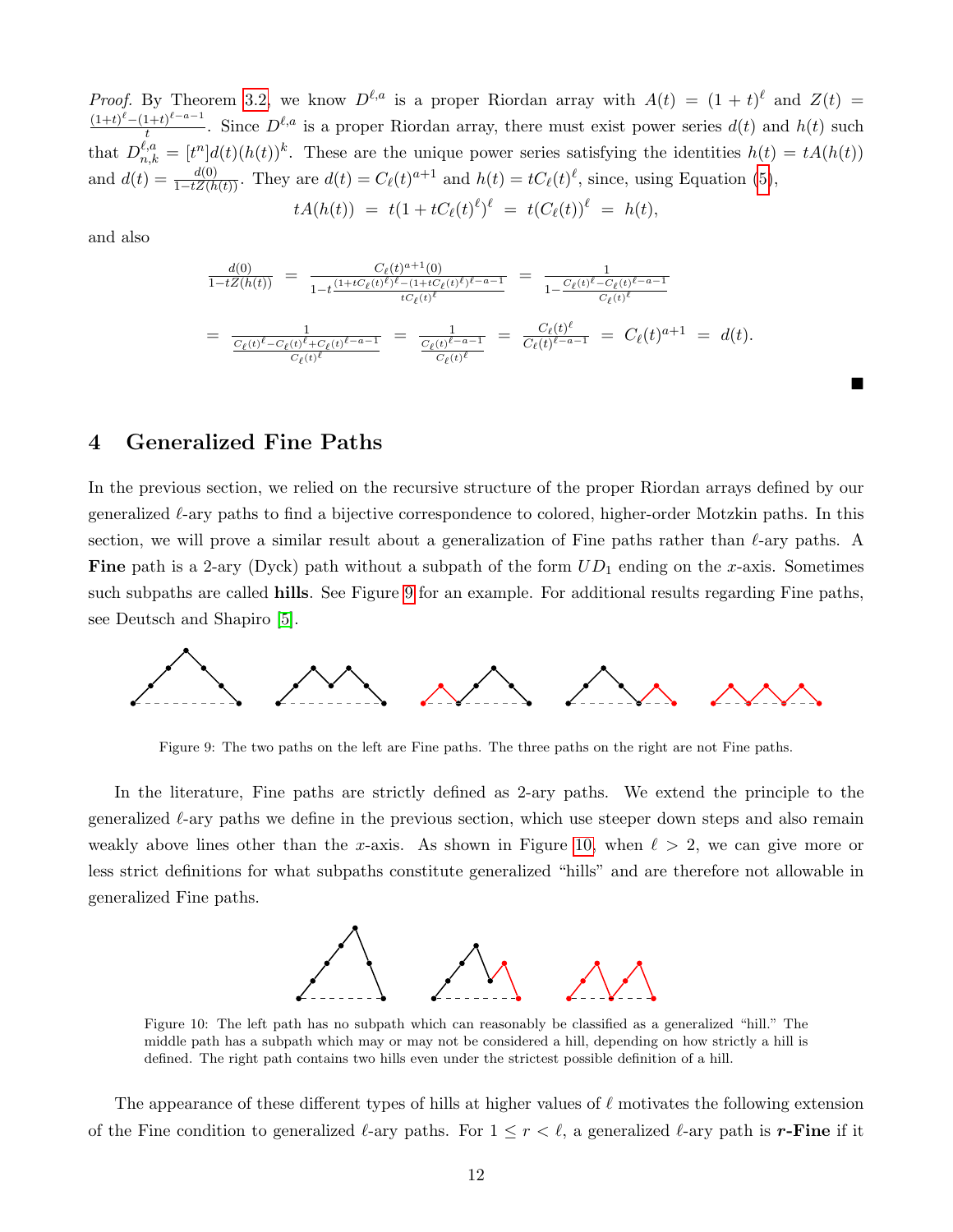<span id="page-12-0"></span>does not contain a subpath of the form  $U^r D_{\ell-1}$  ending on the x-axis. Figure [11](#page-12-0) shows two 4-ary paths, of which one is 3-Fine and the other is not. Note that a traditional Fine path is a 1-Fine 2-ary path.



Figure 11: Left: 3-Fine path from  $\mathcal{F}_{3,0}^{4,1,3}$ , right: not a 3-Fine path.

We will denote the *r*-Fine subset of  $\mathcal{D}_{n,k}^{\ell,a}$  by  $\mathcal{F}_{n,k}^{\ell,a,r}$ , and its cardinality by  $|\mathcal{F}_{n,k}^{\ell,a,r}| = F_{n,k}^{\ell,a,r}$ . The infinite, lower-triangular array whose  $(n, k)$ -entry is  $F_{n,k}^{\ell, a,r}$  will be denoted by  $F^{\ell, a,r}$ .

<span id="page-12-1"></span>**Theorem 4.1.** Let  $\ell$ , a, and r be integers with  $\ell \geq 2$ ,  $0 \leq a < \ell$ , and  $1 \leq r < \ell$ . Then  $F^{\ell,a,r}$  is a Riordan array with the following A- and Z-sequences:

$$
A(t) = (1+t)^{\ell},
$$
  

$$
Z(t) = \frac{(1+t)^{\ell} - (1+t)^{\ell-a-1}}{t} - (1+t)^{\ell-r-1}.
$$

*Proof.* This proof proceeds similarly to that of Theorem [3.2.](#page-9-0) Let n and k be integers where  $n > 0$  and  $0 \leq k \leq n$ . As with generalized  $\ell$ -ary paths, any member of  $F_{n,k}^{\ell,a,r}$  has the form  $P_1P_2$ , where  $P_1 \in \mathcal{F}_{n-1,j}^{\ell,a}$ with some semiheight  $j \geq 0$  satisfying  $k - 1 \leq j \leq k + \ell - 1$  and  $P_2$  is a final subpath of length  $\ell$  which contains exactly  $j - k + 1$  down steps. Figure [12](#page-13-0) shows an example.

Again, when  $k \geq 1$ , all orderings of the steps in  $P_2$  are legal, so the A-sequence is  $A(t) = \binom{\ell}{0}$  $\binom{\ell}{0} + \binom{\ell}{1}$  $_{1}^{\ell}$ ) $t+$  $\ldots + {\ell \choose \ell}$  $\ell_{\ell}^{\ell}$ )  $t^{\ell} = (1+t)^{\ell}$ .

Only the  $k = 0$  case differs significantly from the analogous case for Theorem [3.2.](#page-9-0) We know that F is one of  $F_{n,j}^{\ell,a,r}$  possible paths. The proof of Theorem [3.2](#page-9-0) established that excluding the subpaths which pass below  $y = -a$  leaves  $\binom{\ell}{j+1} - \binom{\ell-a-1}{j+1}$  possibilities for  $P_2$ . Now we must also exclude the subpaths which contain a return to the x-axis immediately preceded by the steps  $U^rD_{\ell-1}$ . By Proposition [3.1,](#page-7-0) such a return must occur at the end of  $P_2$ , since the x-coordinate of the point of return must be congruent to 0 modulo  $\ell$ . Therefore the illegal  $P_2$  subpaths that violate the r-Fine condition are the  $\binom{\ell-r-1}{i}$  $j^{r-1}$ ) subpaths of length  $\ell$  which end in the steps  $U^rD_{\ell-1}$ . Note that since all of these subpaths remain weakly above  $y = -a$ , we have not already excluded any of them. Thus only  $\binom{\ell}{j+1} - \binom{\ell-a-1}{j+1} - \binom{\ell-r-1}{j}$  $j^{r-1}$ ) possibilities exist for  $P_2$ . It follows that

$$
F_{n,0}^{\ell,a,r} = \sum_{j=0}^{\ell-1} \left( \binom{\ell}{j+1} - \binom{\ell-a-1}{j+1} - \binom{\ell-r-1}{j} \right) D_{n-1,j}^{\ell,a},
$$

which yields the Z-sequence

$$
Z(t) = \left( \binom{\ell}{1} - \binom{\ell - a - 1}{1} - \binom{\ell - r - 1}{0} \right) + \ldots + \left( \binom{\ell}{\ell} - \binom{\ell - a - 1}{\ell} - \binom{\ell - r - 1}{\ell - 1} \right) t^{\ell - 1}
$$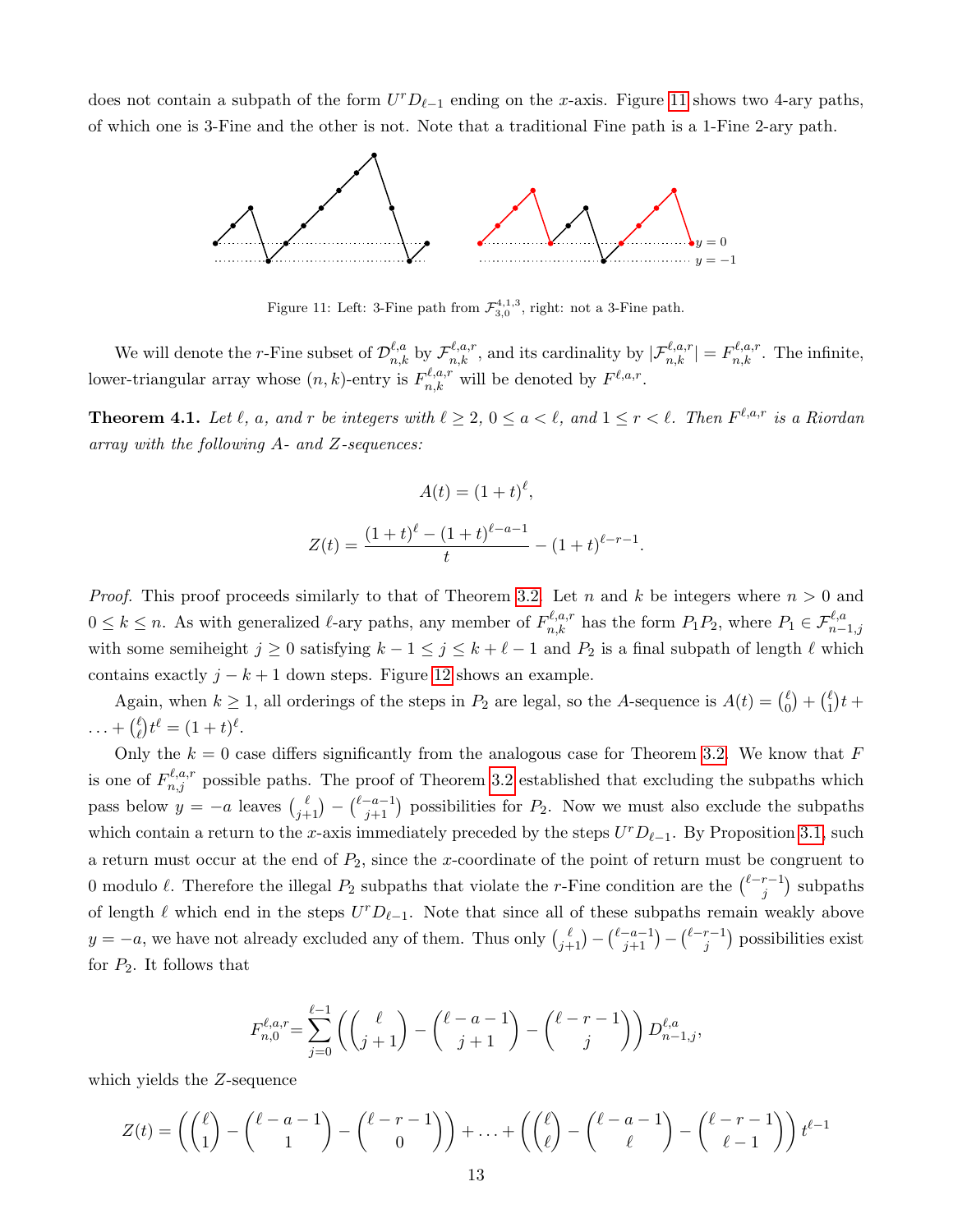

<span id="page-13-0"></span>Figure 12: An example of the decomposition from the proof of Theorem [4.1.](#page-12-1) A member of  $\mathcal{F}_{4,1}^{4,1,1}$ , with subpath  $P_1 \in \mathcal{F}_{3,0}^{4,1,1}$  shown in black and subpath  $P_2$  shown in red. Since  $a = 1$ , this path is allowed to pass below the x-axis as long as it remains weakly above  $y = -1$ . Also note that with  $r = 1$ , no returns to the x-axis can be preceded by  $UD_{\ell-1}$ .

We can now prove a bijective correspondence between r-Fine paths and colored, higher-order Motzkin paths, similar to the correspondence shown in Corollary [3.3.](#page-10-2)

<span id="page-13-1"></span>Corollary 4.2. Let  $\ell$ ,  $a$ , and  $r$  be integers with  $\ell \geq 2$ ,  $0 \leq a \leq \ell$ , and  $1 \leq r \leq \ell$ . Let  $\vec{x} =$  $\langle x_0, x_1, x_2, \ldots, x_{\ell-2} \rangle$  and  $\vec{y} = \langle y_0, y_1, y_2, \ldots, y_{\ell-2} \rangle$  where

$$
x_i = \binom{\ell}{i+1} - \binom{\ell - a - 1}{i+1} - \binom{\ell - r - 1}{i},
$$

$$
y_i = \binom{\ell}{i+1}.
$$

Then  $F_{n,k}^{\ell,a,r} = M_{n,k}^{\ell-1}(\vec{x}, \vec{y})$  for all  $0 \leq k \leq n$ .

*Proof.* This proof echoes the proof of Corollary [3.3.](#page-10-2) By Theorem [4.1](#page-12-1) and Corollary [1.4,](#page-4-0) we know that  $F^{\ell,a,r}$ and  $M^{\ell-1}(\vec{x}, \vec{y})$  have the same A- and Z-sequences. We also know that  $F_{0,0}^{\ell,a,r} = M_{0,0}^{\ell-1}(\vec{x}, \vec{y}) = 1$ . Therefore the two proper Riordan arrays are identical and have equivalent  $(n, k)$ -entries for all  $0 \leq k \leq n$ .

**Example 4.3.** The table below shows the consequences of Corollary [4.2](#page-13-1) for low values of  $\ell$  and  $a = 0$ . The  $(\ell, r)$ -entry is the pair of ordered  $(\ell - 1)$ -tuples  $(\vec{x}, \vec{y})$  such that  $F^{\ell,0,r} = M^{\ell-1}(\vec{x}, \vec{y})$ . Note that  $F^{\ell,0,r}$ is only identical to a colored, order- $(\ell - 1)$  Motzkin triangle when  $0 < r < \ell$ . (For any a,  $F^{\ell, a,r}$  is only equivalent to a colored, order- $(\ell - 1)$  Motzkin triangle when  $0 \le a < \ell$  and  $0 < r < \ell$ .) The OEIS  $[14]$  entries corresponding to the first columns of these triangles are shown in Tables [3,](#page-19-0) [4,](#page-19-1) and [5](#page-20-1) in the appendix.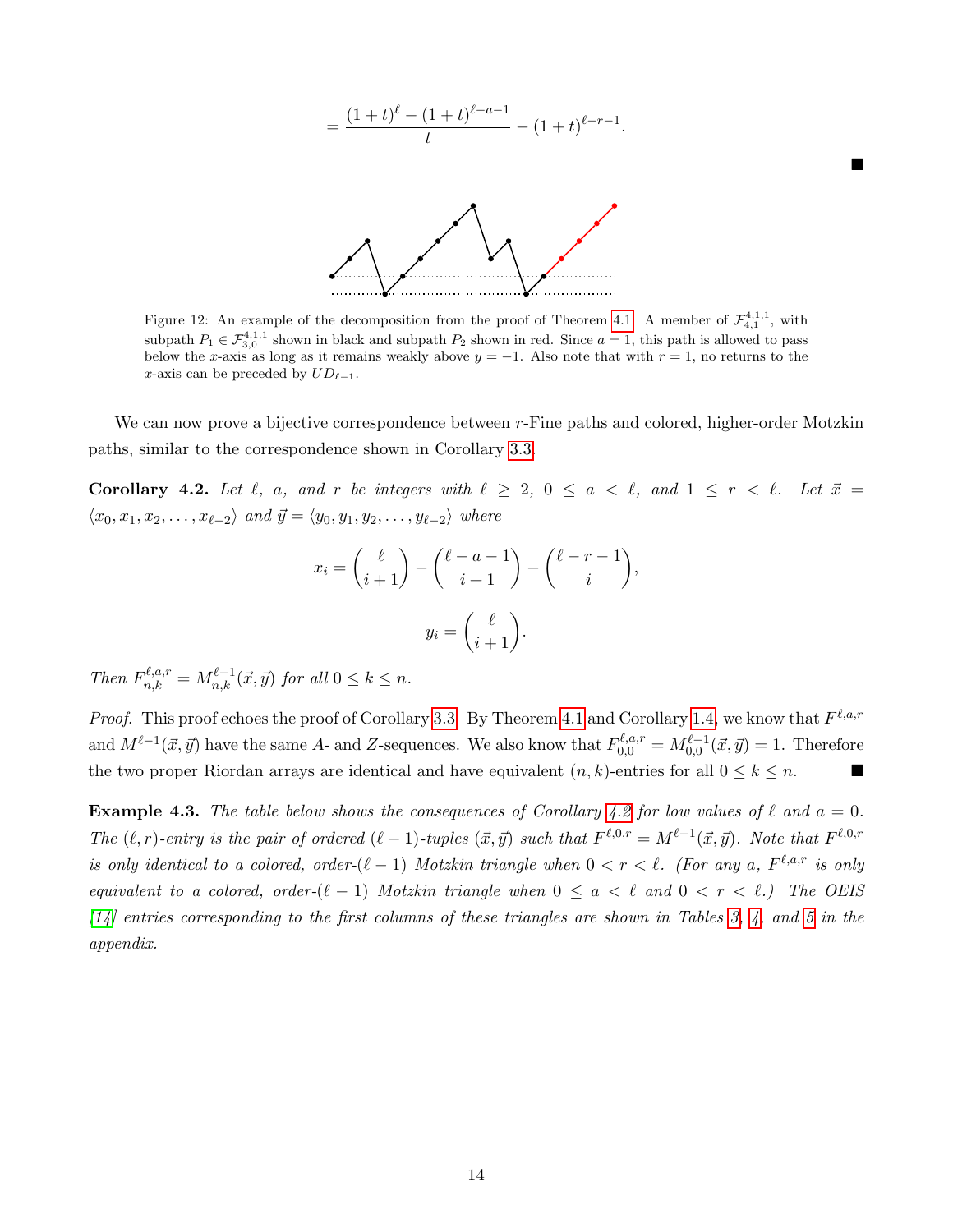|            | $r=1$                                                 | $r=2$                                                                                                                                                                                                                                                   | $r=3$ |
|------------|-------------------------------------------------------|---------------------------------------------------------------------------------------------------------------------------------------------------------------------------------------------------------------------------------------------------------|-------|
| $\ell=2$   | (0, 2)                                                |                                                                                                                                                                                                                                                         |       |
| $\ell = 3$ | $\Big(\,\langle 0,1\rangle,\langle 3,3\rangle\,\Big)$ | $\Big(\,\langle 0,2\rangle,\langle 3,3\rangle\,\Big)$                                                                                                                                                                                                   |       |
|            |                                                       | $\ell = 4 \left[ \left( \langle 0, 1, 2 \rangle, \langle 4, 6, 4 \rangle \right) \right] \left[ \left( \langle 0, 2, 3 \rangle, \langle 4, 6, 4 \rangle \right) \right] \left[ \left( \langle 0, 3, 3 \rangle, \langle 4, 6, 4 \rangle \right) \right]$ |       |

As in the previous section, we can apply identities [\(1\)](#page-4-1) and [\(2\)](#page-4-2) to find generating functions for the values  $F_{n,k}^{\ell,a,r}$ .

<span id="page-14-0"></span>**Corollary 4.4.** Let  $\ell$ , a, r, n, and k be nonnegative integers with  $\ell \geq 2$  and  $a, r < \ell$ . Then  $F_{n,k}^{\ell,a,r} =$  $[t^n] \frac{C_{\ell}(t)^{\ell}}{C_{\ell}(t)\ell-a-1+tC}$  $\frac{C_\ell(t)^\ell}{C_\ell(t)^{\ell-a-1}+tC_\ell(t)^{2\ell-r-1}}(tC_\ell(t)^\ell)^k.$ 

*Proof.* Theorem [4.1](#page-12-1) tells us that  $F^{\ell,a,r}$  is a proper Riordan array with  $A(t) = (1+t)^{\ell}$  and  $Z(t) =$  $\frac{(1+t)^{\ell}-(1+t)^{\ell-a-1}}{t}-(1+t)^{\ell-r-1}$ . In proving Corollary [3.5](#page-10-0) we already showed that  $h(t) = tA(h(t))$  is satisfied by  $h(t) = tC_{\ell}(t)^{\ell}$ . Also, note that when  $d(t) = \frac{C_{\ell}(t)^{\ell}}{C_{\ell}(t)^{\ell-a-1}+tC_{\ell}}$  $\frac{C_{\ell}(t)}{C_{\ell}(t)^{\ell-a-1}+tC_{\ell}(t)^{2\ell-r-1}}$  we have

$$
\frac{d(0)}{1-tZ(h(t))} = \frac{\frac{C_{\ell}^{\ell}(0)}{C_{\ell}^{\ell-a-1}(0)+C_{\ell}^{2\ell-r-1}(0)}}{1-t\left(\frac{(1+tC_{\ell}(t)^{\ell})^{\ell}-(1+tC_{\ell}(t)^{\ell})^{\ell-a-1}}{tC_{\ell}(t)^{\ell}}-(1+tC_{\ell}(t)^{\ell})^{\ell-r-1}\right)}
$$
\n
$$
= \frac{1}{1-t\left(\frac{(1+tC_{\ell}(t)^{\ell})^{\ell}-(1+tC_{\ell}(t)^{\ell})^{\ell-a-1}}{tC_{\ell}(t)^{\ell}}-(1+tC_{\ell}(t)^{\ell})^{\ell-r-1}\right)} = \frac{1}{1-t\left(\frac{C_{\ell}(t)^{\ell}-C_{\ell}(t)^{\ell-a-1}}{tC_{\ell}(t)^{\ell}}-C_{\ell}(t)^{\ell-r-1}\right)}
$$
\n
$$
= \frac{1}{1-\frac{C_{\ell}(t)^{\ell}-C_{\ell}(t)^{\ell-a-1}}{C_{\ell}(t)^{\ell}}+tC_{\ell}(t)^{\ell-r-1}} = \frac{1}{1-1+\frac{C_{\ell}(t)^{\ell-a-1}}{C_{\ell}(t)^{\ell}}+tC_{\ell}(t)^{\ell-r-1}}
$$
\n
$$
= \frac{1}{\frac{C_{\ell}(t)^{\ell-a-1}+tC_{\ell}(t)^{2\ell-r-1}}{C_{\ell}(t)^{\ell}}} = \frac{C_{\ell}(t)^{\ell}}{C_{\ell}(t)^{\ell-a-1}+tC_{\ell}(t)^{2\ell-r-1}} = d(t).
$$

Notice that a simpler generating function  $F_{\ell,r}(t)$  for the sequence  $(F_{n,0}^{\ell,0,r})$  $(n,0,r)_{n=0,1,2,...}$  which counts regular  $\ell$ -ary paths of height 0 which satisfy the r-Fine condition can be derived by performing the substitution  $a = 0$  above:

п

$$
F_{\ell,r}(t) = \frac{C_{\ell}(t)^{\ell}}{C_{\ell}(t)^{\ell-0-1} + tC_{\ell}(t)^{2\ell-r-1}} = \frac{C_{\ell}(t)}{1 + tC_{\ell}(t)^{\ell-r}}.
$$

## $\frac{5}{2}$   $\ell$ -ary Paths with Peaks at Particular Heights

In this section we generalize the following identities noted by Callan [\[4\]](#page-18-12):

1. Dyck paths of semilength  $n$  with all peaks at even height are counted by the Riordan number  $R_n = M_{n,0}(0,1).$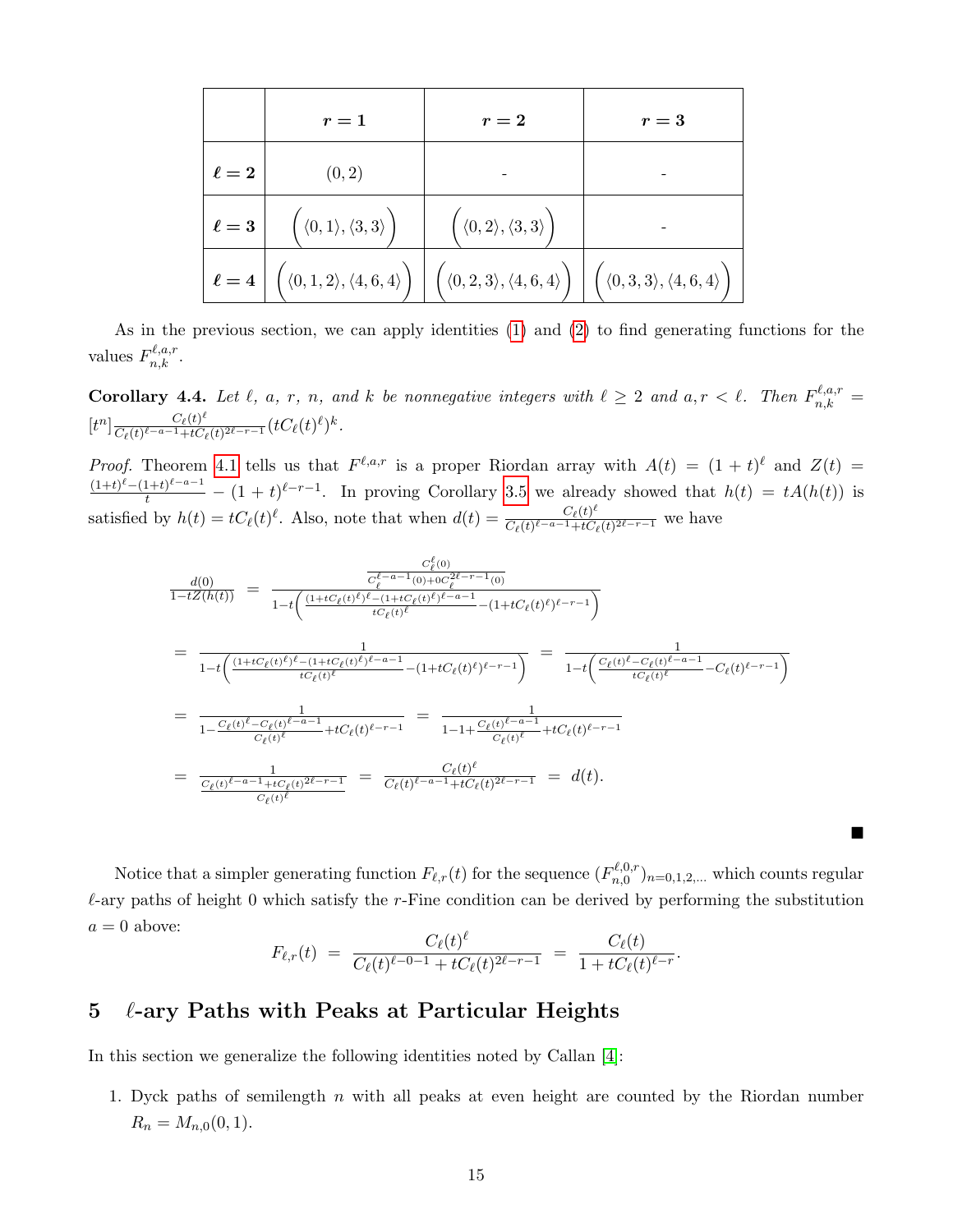### 2. Dyck paths of semilength n with all peaks at odd height are counted by the Motzkin number  $M_{n-1}$ .

Naturally, a **peak** is a subpath of the form  $UD_i$ . The height of the peak is the height at which the U step ends.

<span id="page-15-1"></span>**Lemma 5.1.** Let  $\ell, a, n$ , and k be integers with  $\ell \geq 2$ ,  $0 \leq a < \ell$ , and  $n, k \geq 0$ . Let  $\vec{x} = \langle x_0, x_1, x_2, \ldots, x_{\ell-2} \rangle$ where

$$
x_i = \begin{cases} 1 & \text{if } i < a, \\ 0 & \text{if } i \ge a, \end{cases}
$$

and let  $\vec{1} = \langle 1, 1, \ldots, 1 \rangle$ . Then members of  $\mathcal{D}_{n,k}^{\ell,a}$  whose only peaks occur at heights congruent to 0 modulo  $\ell$  are counted by  $M_{n,k}^{\ell-1}(\vec{x}, \vec{1}).$ 

*Proof.* We describe a bijection  $\psi$  which maps an  $\ell$ -ary path  $P \in \mathcal{D}_{n,k}^{\ell,a}$  whose only peaks occur at heights congruent to 0 modulo  $\ell$  to a member of  $\mathcal{M}_{n,k}^{\ell-1}(\vec{x}, \vec{1})$ . Consider P as a sequence of blocks of  $\ell$  steps. By Proposition [3.1,](#page-7-0) any U step followed by a  $D_{\ell-1}$  step in the middle of a block would constitute a peak at a height which is not a multiple of  $\ell$ . Therefore every block is a subpath of the form  $D_{\ell-1}^i U^{\ell-i}$  for some  $0 \leq i \leq \ell$ . To obtain  $\psi(P)$ , replace each  $U^{\ell}$  block with U, and each  $D_{\ell-1}^{i}U^{\ell-i}$  block  $(0 \leq i \leq \ell)$  with  $D_{i-1}$ . An example is shown in Figure [13.](#page-15-0)

Note that  $\psi(P)$  moves exactly 1 unit up, down, or sideways for every  $\ell$  units moved in that direction by P, and thus must remain weakly above the x-axis and end at the point  $(n, k)$ . Furthermore, since P remains weakly above the  $y = -a$ , P cannot contain a  $D_{\ell-1}^i U^{\ell-i}$  block ending at height 0 for any  $i < a$ . Therefore  $\psi(P)$  cannot contain any  $D_i$  step ending on the x-axis for  $i < a$ , so  $\psi(P) \in \mathcal{M}_{n,k}^{\ell-1}(\vec{x}, \vec{1})$ .

To prove  $\psi$  is a bijection, we'll define its inverse  $\psi^{-1}$ . Given a colored, higher-order Motzkin path  $R \in \mathcal{M}_{n,k}^{\ell-1}(\vec{x}, \vec{1}),$  obtain  $\psi^{-1}(R)$  by replacing each U with a  $U^{\ell}$  block, and each  $D_i$  with a  $D_{\ell-1}^{i+1}U^{\ell-i-1}$ block. Observe that  $\psi^{-1}(R)$  moves  $\ell$  units in any direction for each 1 unit moved by R in that direction, so  $\psi^{-1}(R)$  ends at  $(\ell n, \ell k)$ . Since R contains no U steps or  $D_i$  steps with  $i < a$  which end on the x-axis,  $\psi^{-1}(R)$  does not contain any block which ends in more than a U steps to the x-axis. Therefore  $\phi_0^{-1}(R)$ remains weakly above  $y = -a$ . Finally, since no peaks occur in the middle of the  $D_{\ell-1}^{i}U^{\ell-i}$  blocks of  $\psi^{-1}(R)$ , the only peaks in  $\psi^{-1}(R)$  must occur at lengths which are multiples of  $\ell$ , and thus, by Proposition [3.1,](#page-7-0) heights which are congruent to 0 modulo  $\ell$ .

<span id="page-15-0"></span>We have shown that both  $\psi$  and  $\psi^{-1}$  are well-defined functions. It is obvious for any  $\ell$ -ary path P of semilength n and semiheight k whose only peaks occur at heights congruent to 0 modulo  $\ell$  that  $\psi(\psi^{-1}(P)) = P$ . Therefore  $\psi$  and  $\psi^{-1}$  are bijections.



Figure 13: An example of the bijection  $\psi$  from in Lemma [5.1.](#page-15-1) Note that the only peaks in the 3-ary path on the right occur at heights which are multiples of 3.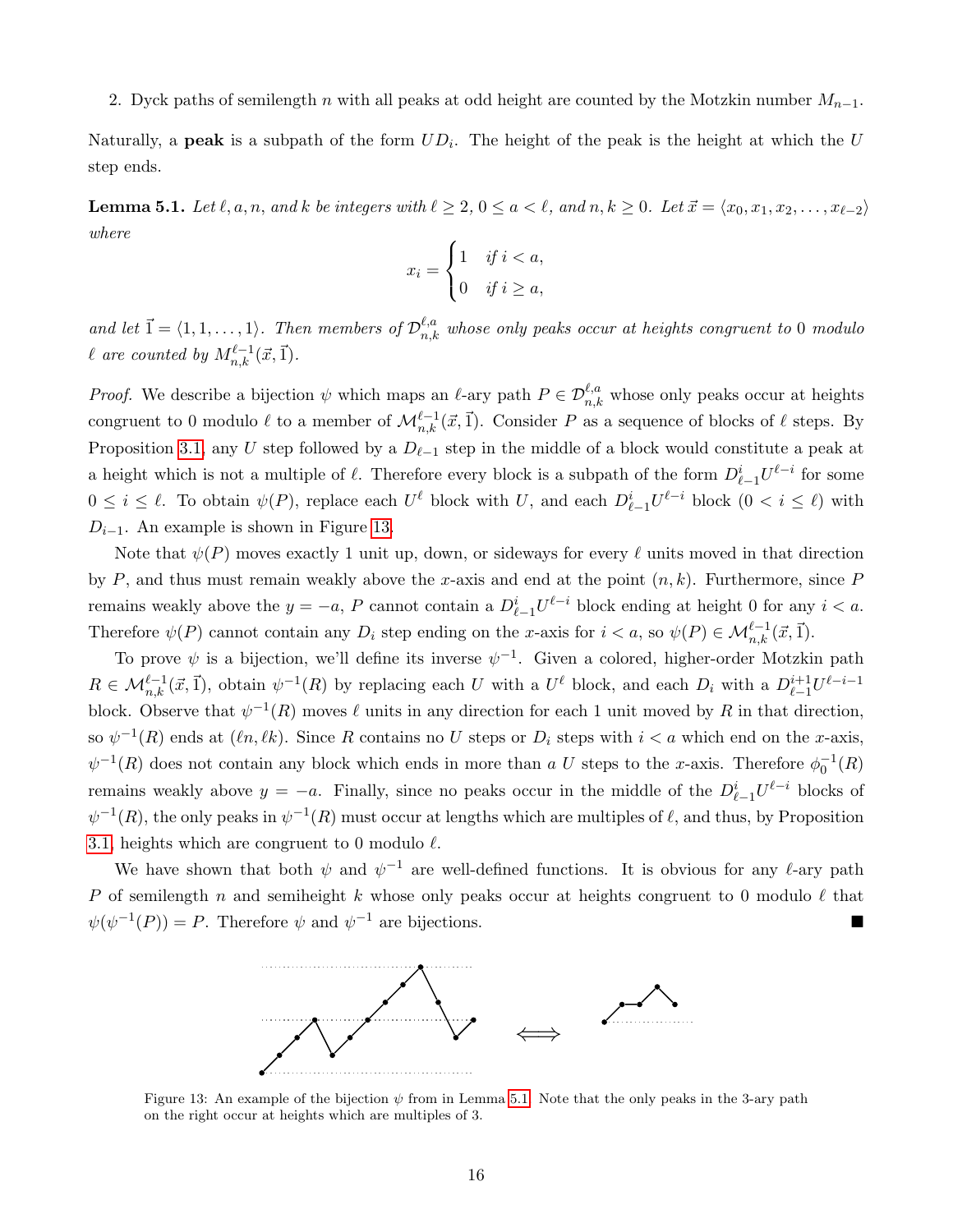**Theorem 5.2.** Let  $\ell, n, h$  be integers with  $\ell \geq 2, n \geq 1$ , and  $0 \leq h < \ell$ . Let  $\vec{x} = \langle x_0, x_1, x_2, \ldots, x_{\ell-2} \rangle$ where

$$
x_i = \begin{cases} 1 & \text{if } i < h, \\ 0 & \text{if } i \ge h. \end{cases}
$$

Then members of  $\mathcal{D}_{n,0}^{\ell,0}$  whose peaks occur at heights congruent to h modulo  $\ell$  are counted by  $M_{n-1,\ell-h-1}^{\ell-1}(\vec{x}, \vec{1})$ .

*Proof.* Every path  $P \in \mathcal{D}_{n,0}^{\ell,0}$  whose only peaks occur at heights congruent to h modulo  $\ell$  is of the form  $U^h Q D_{\ell-1}^{\ell-h}$ , where Q is a member of  $\mathcal{D}_{n,k}^{\ell,h}$  whose only peaks occur at heights congruent to 0 modulo  $\ell$ . By Lemma [5.1,](#page-15-1) Q could be any of  $M_{n-1,\ell-h-1}^{\ell-1}(\vec{x}, \vec{1})$  possible paths. Hence there are also  $M_{n-1,\ell-h-1}^{\ell-1}(\vec{x}, \vec{1})$ possibilities for P.

### 6  $\ell$ -ary Trees

Previously, we have proven relations between higher-order Motzkin paths and other lattice paths. Now, we prove a relation between higher-order Motzkin paths and another well-studied class of combinatorial objects,  $\ell$ -ary trees. A rooted tree is a planar tree with a single distinguished root vertex. If an edge exists between two vertices, the vertex closer to the root vertex is called the parent, and the vertex farther from the root vertex is called the **child**. The **outdegree** |v| of a vertex v is the number of children v has.

<span id="page-16-0"></span>For any  $\ell \in \mathbb{N}$ , an  $\ell$ -ary tree is a rooted tree in which every vertex has an outdegree of at most  $\ell$ , and each vertex's children are ordered from "left" to "right." The set of all  $\ell$ -ary trees with n edges is denoted  $\mathcal{T}_n^{\ell}$ , with cardinality  $|\mathcal{T}_n^{\ell}| = T_n^{\ell}$ . An  $\ell$ -ary tree is called **complete** if every vertex has outdegree 0 or  $\ell$ . The set of all complete  $\ell$ -ary trees with n edges is denoted  $\mathcal{K}_n^{\ell}$ , with cardinality  $|\mathcal{K}_n^{\ell}| = K_n^{\ell}$ . An example of 2-ary (or more commonly, "binary") trees is shown in Figure [14.](#page-16-0)



Figure 14: All 2-ary, or binary, trees with 3 edges. We draw rooted trees with their roots at the top.

The following two results are well-established. See Aigner [\[1\]](#page-18-0) and Hilton and Pedersen [\[7\]](#page-18-9) for proofs of these standard results.

**Proposition 6.1.** Let  $\ell \geq 2$  and  $n \geq 0$ . Then  $T_n^2 = M_{n,0}$  and  $K_n^{\ell} = C_n^{\ell}$ .

In our final theorem we show injective maps between  $\ell$ -ary trees for any  $\ell \geq 2$  and order- $(\ell - 1)$ Motzkin paths.

<span id="page-16-1"></span>**Theorem 6.2.** Let  $\ell \geq 2$  and  $S \subseteq \{0, 1, 2, ..., \ell\}$  be a set of allowable outdegrees for vertex in  $\ell$ -ary trees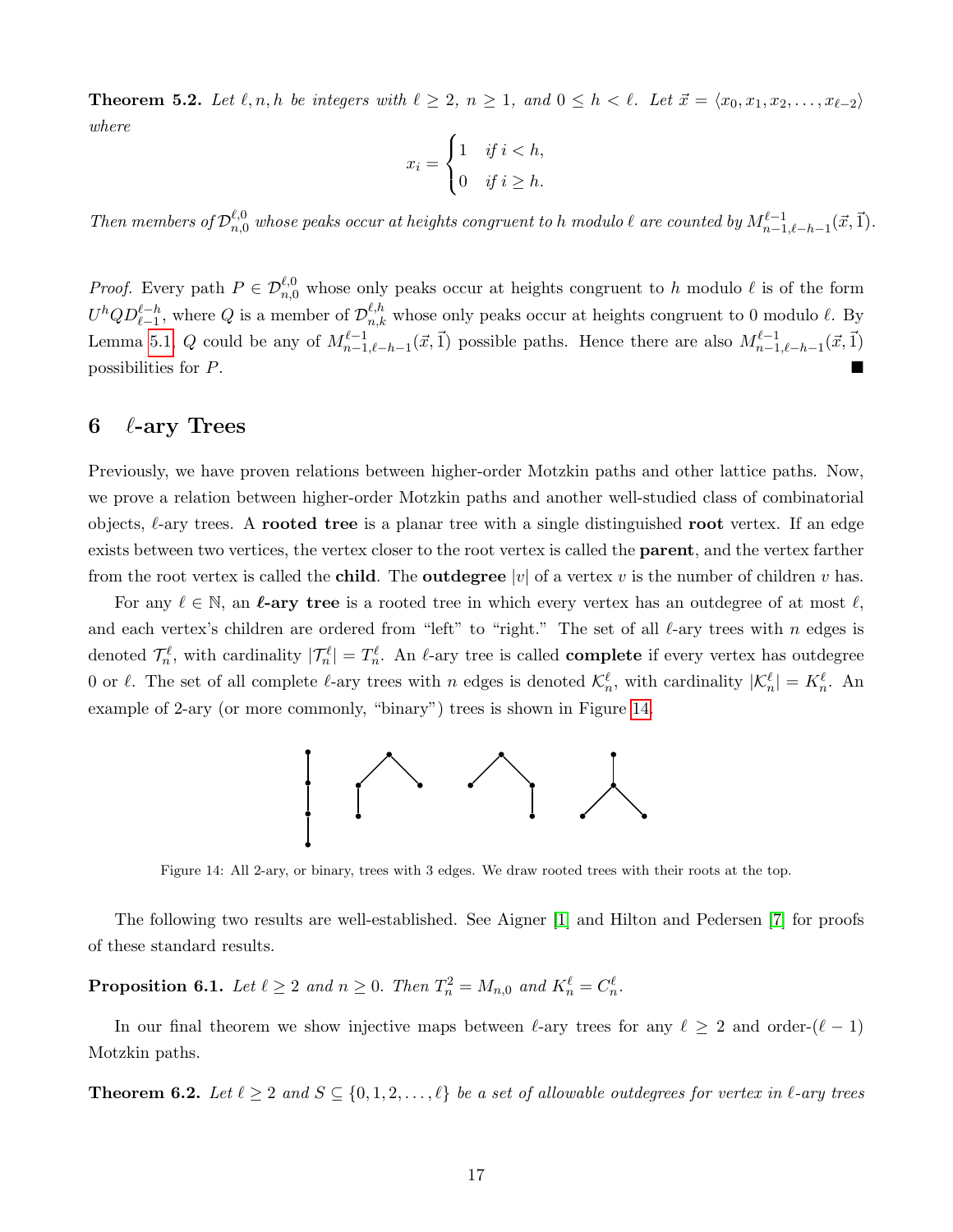with  $0, \ell \in S$ . Let  $\vec{x} = \langle x_0, x_1, \ldots, x_{\ell-2} \rangle$  such that

$$
x_i = \begin{cases} 1 & \text{if } i+1 \in S, \\ 0 & \text{if } i+1 \notin S. \end{cases}
$$

Then  $M_{n,0}^{\ell-1}(\vec{x},\vec{x})$  counts  $\ell$ -ary trees with n edges and every vertex of outdegree in S.

*Proof.* Let Y be the subset of  $\mathcal{T}_{n+1}^{\ell}$  whose members' vertices have outdegrees in S. We describe an injection  $\sigma: Y \to \mathcal{M}_{n,0}^{\ell-1}(\vec{x}, \vec{x})$ . For a tree  $G \in Y$ , start at the end of the Motzkin path  $(n,0)$  and perform a pre-order traversal of G. At each vertex v visited, prepend a U step to the path if  $|v| = 0$ , or a  $D_{|v|-1}$ step if  $|v| > 0$ . Stop when the path reaches  $(0, 0)$  at the last pre-order vertex of G. See Figure [15](#page-17-0) for an example. Note that since every vertex in G has outdegree in S, the only  $D_i$  steps in  $\sigma(G)$  will be for  $i+1 \in S$ . Therefore  $\sigma(G) \in M_{n,0}^{\ell-1}(\vec{x}, \vec{x})$ . Since any two distinct trees will have corresponding vertices of different outdegrees at some point in a pre-order traversal,  $\sigma$  is clearly injective.

We also describe an injection  $\rho: Y \to \mathcal{T}_{n+1}^{\ell}$ . Given  $P \in Y$ , execute the following procedure to obtain the tree  $\rho(P)$ :

- 1. Begin at the first step of P. Create a root vertex.
- 2. If the end of P has been reached, then  $\rho(P)$  is fully constructed, and the procedure ends here. Otherwise, consider the next step of  $P$ . Assign the current vertex  $v$  an outdegree

$$
|v| := \begin{cases} 0 & \text{if next step} = U, \\ i+1 & \text{if next step} = D_i. \end{cases}
$$

This is the number of children that  $v$  will have when the tree is fully constructed.

- 3. Backtrack through the tree to the nearest vertex that has fewer children than its assigned outdegree. (This could be the current vertex.)
- 4. Add a child to the vertex backtracked to. Return to step 2 starting at this child.

<span id="page-17-0"></span>Since  $D_i$  cannot occur in P unless  $i + 1 \in S$ , every vertex in  $\rho(P)$  will have an outdegree in S. And since  $\rho$  starts by creating a root vertex and then adding one addition vertex for every step in P, clearly  $\rho(P)$ has  $n + 1$  vertices and therefore n edges.



Figure 15: An example of the map  $\sigma$  from Theorem [6.2.](#page-16-1)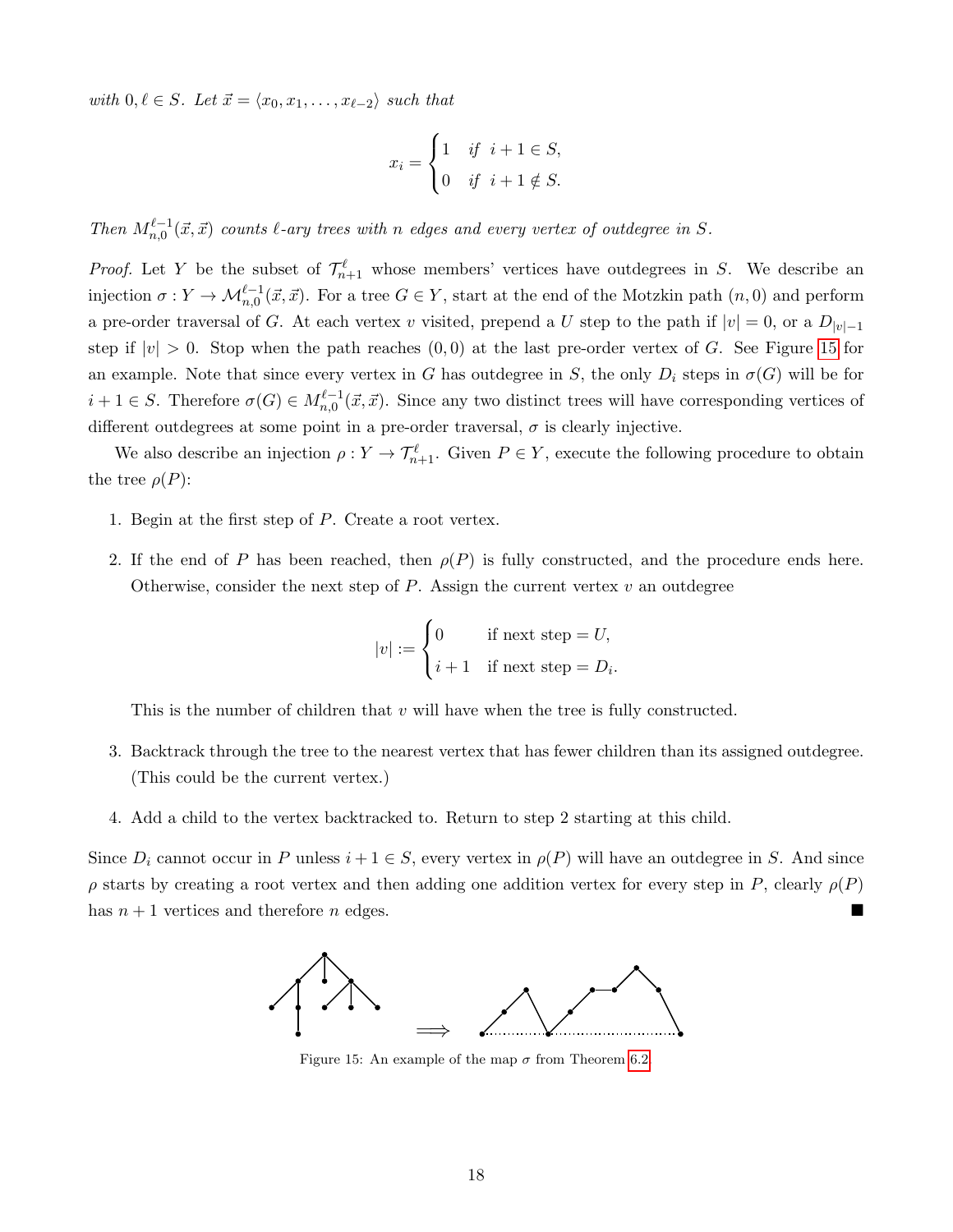# References

- <span id="page-18-0"></span>[1] M. Aigner, Motzkin numbers, Europ. J. Combinatorics 19 (1998), 663– 675.
- <span id="page-18-2"></span>[2] M. Aigner, Enumeration via ballot numbers, Discrete Math. 308 (2008), 2544–2563.
- <span id="page-18-1"></span>[3] F.R. Bernhart, Catalan, Motzkin, and Riordan numbers, *Discrete Math.* **204** (1999), 73–112.
- <span id="page-18-12"></span>[4] D. Callan, Bijections for Dyck paths with all peak heights of the same parity,  $arXiv:1702.06150v1$ (2017).
- <span id="page-18-11"></span>[5] E. Deutsch and L.W. Shapiro, A Survey of the Fine numbers, *Discrete Math.* **241** (2001), 241–265.
- <span id="page-18-10"></span>[6] S. Heubach, N.Y. Li and T. Mansour, Staircase tilings and k-Catalan structures, *Discrete Math.* 308 (2008), no. 24, 5954–5964.
- <span id="page-18-9"></span>[7] P. Hilton and J. Pedersen, Catalan numbers, their generalizations, and their uses, Math. Intelligencer 13 (1991), no. 2, 64–75.
- <span id="page-18-4"></span>[8] T. Mansour, M. Schork and Y. Sun, Motzkin numbers of higher rank: generating function and explicit expression, J. Integer Seq. 10 (2007), Article 07.7.4.
- <span id="page-18-7"></span>[9] D. Merlini, D.G. Rogers, R. Sprugnoli and M.C. Verri, On some alternative characterizations of Riordan arrays, Canadian Jour. of Math. 49(2) (1997), 301–320.
- <span id="page-18-6"></span>[10] D.G. Rogers, Pascal triangles, Catalan numbers, and renewal arrays, Discrete Math. 22 (1978), 301–310.
- <span id="page-18-5"></span>[11] A. Sapounakis and P. Tsikouras, On k-colored Motzkin words, J. Integer Seq. 4 (2004), Article 04.2.5.
- <span id="page-18-8"></span>[12] L.W. Shapiro, A Catalan triangle, Discrete Math. 14 (1976), 83–90.
- [13] R.P. Stanley, Catalan Numbers, Cambridge University Press, 2015.
- <span id="page-18-3"></span>[14] OEIS Foundation Inc., The On-Line Encyclopedia of Integer Sequences, <http://oeis.org> (2019).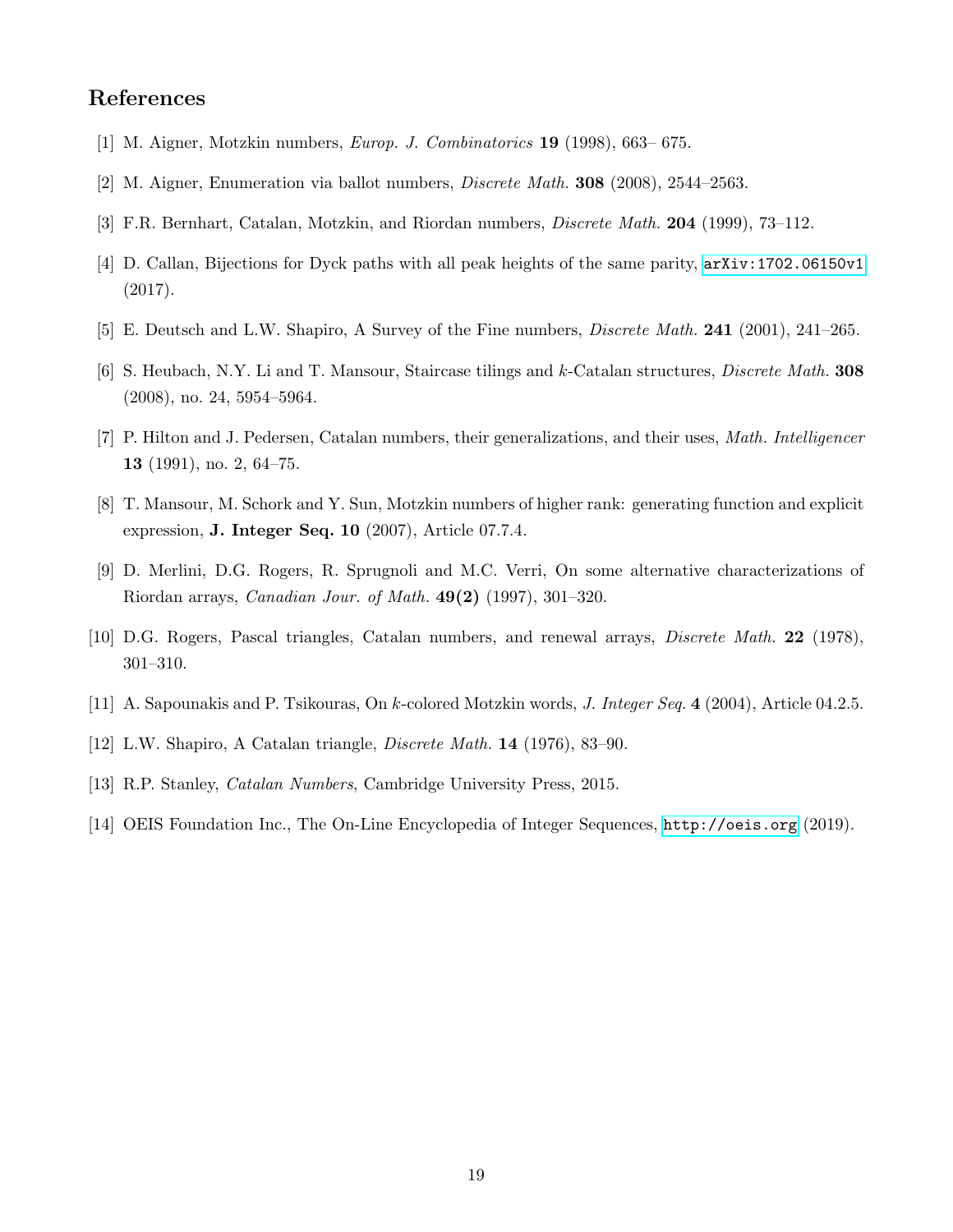# A Tables of Values

We developed a Java program that calculates the  $(\vec{x}, \vec{y})$ -colored, higher-order Motzkin triangle for userspecified values of  $\vec{x}$  and  $\vec{y}$  using the recursive relation in Proposition [1.2.](#page-3-1) The following tables display the OEIS [\[14\]](#page-18-3) entries that correspond the main column sequences of the triangles calculated. Our code is available upon request.

|       | $y=0$                                               | $y=1$   | $y=2$               | $y=3$   | $y=4$   | $y=5$   |
|-------|-----------------------------------------------------|---------|---------------------|---------|---------|---------|
| $x=0$ | $\binom{n}{\left\lfloor \frac{n}{2} \right\rfloor}$ | A002426 | A026641             | A126952 |         |         |
| $x=1$ | A000079                                             | A005773 | A000984             | A126568 | A227081 |         |
| $x=2$ | A127358                                             | A000244 | $\binom{2n+1}{n+1}$ | A026375 | A133158 |         |
| $x=3$ | A127359                                             | A126932 | A000302             | A026378 | A081671 |         |
| $x=4$ | A127360                                             |         | A141223             |         | A005573 | A098409 |
| $x=5$ |                                                     |         |                     |         | A000400 | A122898 |

Table 2: The sequences formed by the of row sums of the  $(x, y)$ -colored, order-1 Motzkin triangle.

<span id="page-19-0"></span>Table 3: Main column sequences of the  $(\langle x_0, 0 \rangle, \langle y_0, 0 \rangle)$ -colored, order-2 Motzkin triangle.

|         | $y_0=0$ | $y_0=1$ | $y_0=2$ |
|---------|---------|---------|---------|
| $x_0=0$ |         |         |         |
| $x_0=1$ | A076227 | A071879 |         |
| $x_0=2$ |         |         |         |

<span id="page-19-1"></span>Table 4: Main column sequences of the  $(\langle x_0, 1 \rangle, \langle y_0, 1 \rangle)$ -colored, order-2 Motzkin triangle.

|           | $y_0=0$ | $y_0=1$ | $y_0=2$ |
|-----------|---------|---------|---------|
| $x_0=0$   | A001005 |         | A303730 |
| $x_0 = 1$ |         | A036765 |         |
| $x_0=2$   |         | A159772 |         |